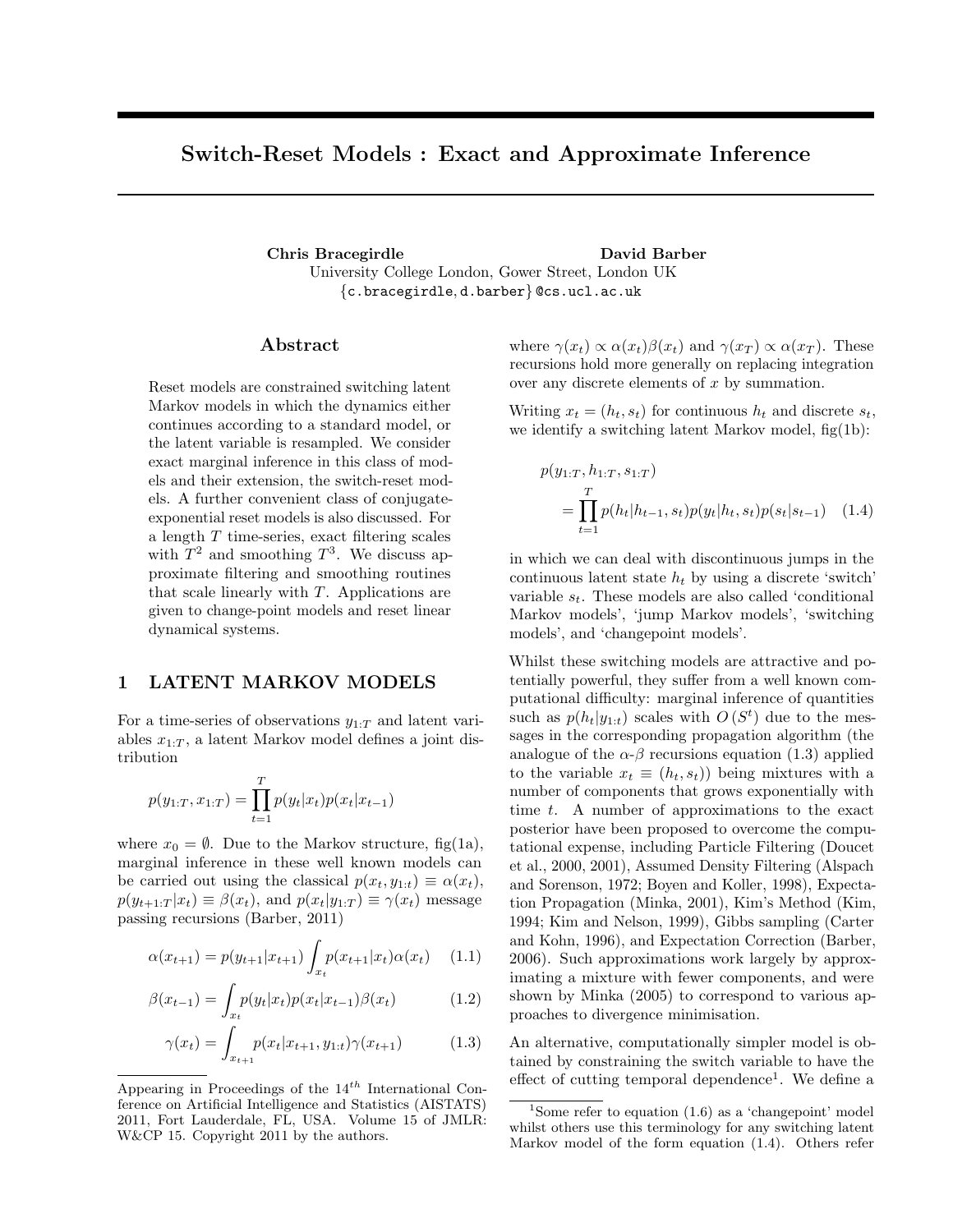

Figure 1: (a) Generic latent Markov model. (b) Conditional independence assumptions of a switching latent Markov model. The discrete switch  $s_t \in \{1, \ldots, S\}$  selects from a set of S distinct transition and emission distributions. (c) Conditional independence assumptions of a reset latent Markov model. The binary reset variable  $c_t$  indicates whether the standard dynamics continues,  $p^0(h_t|h_{t-1})$  ( $c_t = 0$ ) or whether the latent variable  $h_t$  is redrawn from the reset distribution  $p^1(h_t)$   $(c_t = 1)$ .

reset variable  $c_t \in \{0, 1\}$  with Markov transition

$$
p(c_t = j | c_{t-1} = i) = \tau_{j|i}, \qquad i, j \in \{0, 1\} \quad (1.5)
$$

The continuous latent variable then transitions as

$$
p(h_t|h_{t-1}, c_t) = \begin{cases} p^{0}(h_t|h_{t-1}) & c_t = 0\\ p^{1}(h_t) & c_t = 1 \end{cases} \tag{1.6}
$$

In this model, the latent binary variable  $c_t$  selects one of only two possible dynamics: either a continuation along the default dynamics  $p^0(h_t|h_{t-1})$ , or a 'reset' of the latent variable, drawing from the reset distribution  $p^1(h_t)$ . This reset process cuts the dependence on past states, see fig(1c). Finally, the reset model is completed by specifying an emission distribution<sup>2</sup>

$$
p(y_t|h_t, c_t) = \begin{cases} p^{0}(y_t|h_t) & c_t = 0\\ p^{1}(y_t|h_t) & c_t = 1 \end{cases}
$$
 (1.7)

For the reset model, it is well appreciated that filtered marginal inference  $p(h_t, c_t|y_{1:t})$  scales as  $O(t^2)$  (see for example Fearnhead and Liu (2007) and Barber and Cemgil (2010)), and smoothed marginal inference  $p(h_t, c_t|y_{1:T})$  can be achieved in  $O(T^3)$  time. Whilst this is a great saving from the exponential complexity of the switching model, cubic complexity is still prohibitive for large T and approximations may be required.

Our contribution is to introduce an exact, numerically stable correction smoothing method for reset models, in addition to demonstrating a fast and accurate lineartime approximation. We also consider an extension, the switch-reset model, which is able to model switching between a set of S continuous latent Markov models, but for which inference remains tractable.

to the piecewise reset model, section(5) as a 'changepoint' model. For this reason, in an attempt to avoid confusion, we refer to equation (1.6) as a reset model, a term which we feel also better reflects the assumptions of the model.

<sup>2</sup>Note that it is straightforward to include dependence on past observations  $p(y_t|h_t, c_t, y_{1:t-1})$  if desired since these do not change the structure of the recursions.

### 2 RESET MODEL INFERENCE

A classical approach to deriving smoothing for the reset model is based on the  $\alpha$ - $\beta$  recursion. This has the advantage of being straightforward. However, for models such as the reset LDS, numerical stability issues are known to arise. In addition, it is unclear how best to form an approximation based on the  $\alpha$ - $\beta$  method. We first review the  $\alpha$ - $\beta$  approach.

### 2.1  $\alpha$ - $\beta$  Smoothing

By writing

$$
p(h_t, c_t, y_{1:T}) = \underbrace{p(h_t, c_t, y_{1:t})}_{\alpha(h_t, c_t)} \underbrace{p(y_{t+1:T}|h_t, c_t, y_{t:T})}_{\beta(h_t, c_t)}
$$

we consider calculating the two components. The forward  $\alpha$  message is standard and recursively calculated using equation (1.1) for the variable  $x_t = (h_t, c_t)$ . By defining<sup>3</sup>

$$
\alpha(h_t, c_t) = \begin{cases} \alpha^0(h_t) & c_t = 0\\ \alpha^1(h_t) & c_t = 1 \end{cases}
$$

and  $\alpha(c_t) = \int_{h_t} \alpha(h_t, c_t)$ , we can identify two cases:

$$
\alpha^{0}(h_{t+1}) = \tau_{0|0} p^{0}(y_{t+1}|h_{t+1}) \int_{h_{t}} p^{0}(h_{t+1}|h_{t}) \alpha^{0}(h_{t})
$$

$$
+ \tau_{0|1} p^{0}(y_{t+1}|h_{t+1}) \int_{h_{t}} p^{0}(h_{t+1}|h_{t}) \alpha^{1}(h_{t})
$$

$$
\alpha^{1}(h_{t+1}) = p^{1}(y_{t+1}|h_{t+1}) p^{1}(h_{t+1}) \sum_{c_{t}} \tau_{1|c_{t}} \alpha(c_{t})
$$

From these recursions, we see that the number of components in  $\alpha$  grows linearly with time, making for an  $O(t^2)$  computation for exact filtering.

<sup>3</sup>We will use component-conditional notation for these messages  $\alpha(h_t, c_t) = \alpha(h_t|c_t)\alpha(c_t)$ , which defines  $\alpha(h_t|c_t)$  $p(h_t|c_t, y_{1:t})$  and  $\alpha(c_t) = p(c_t, y_{1:t}).$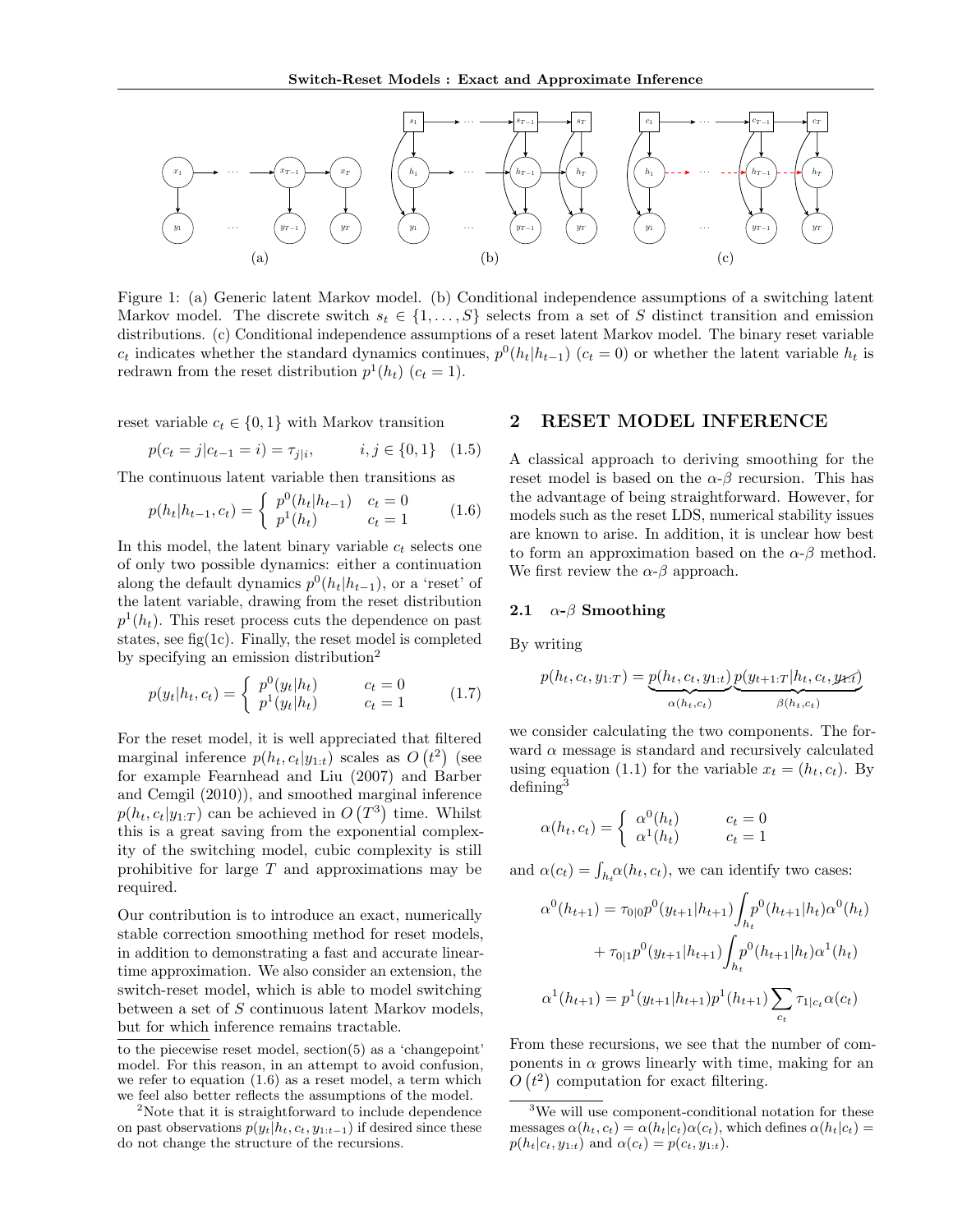The backward  $\beta$  message  $\beta(h_t, c_t) = p(y_{t+1:T} | h_t, c_t)$ , is also calculated recursively using equation (1.2) as

$$
\beta(h_{t-1}, c_{t-1})
$$
\n
$$
= \sum_{c_t} \tau_{c_t|c_{t-1}} \int_{h_t} p(y_t|h_t, c_t) p(h_t|h_{t-1}, c_t) \beta(h_t, c_t)
$$
\n
$$
= \tau_{0|c_{t-1}} \underbrace{\int_{h_t} p^0(y_t|h_t) p^0(h_t|h_{t-1}) \beta(h_t, c_t = 0)}_{\beta^0(h_{t-1})}
$$
\n
$$
+ \tau_{1|c_{t-1}} \underbrace{\int_{h_t} p^1(y_t|h_t) p^1(h_t) \beta(h_t, c_t = 1)}_{\beta^1_{t-1}}
$$

where we have written

$$
\beta(h_{t-1}, c_{t-1}) = \tau_{0|c_{t-1}}\beta^{0}(h_{t-1}) + \tau_{1|c_{t-1}}\beta^{1}_{t-1}
$$

The recursions for these components are:

$$
\beta^{0}(h_{t-1}) = \int_{h_t} p^{0}(y_t|h_t) p^{0}(h_t|h_{t-1}) \left[\tau_{0|0} \beta^{0}(h_t) + \tau_{1|0} \beta_t^{1}\right]
$$

$$
\beta_{t-1}^{1} = \int_{h_t} p^{1}(y_t|h_t) p^{1}(h_t) \left[\tau_{0|1} \beta^{0}(h_t) + \tau_{1|1} \beta_t^{1}\right]
$$

The posterior  $p(h_t, c_t|y_{1:T}) \propto \alpha(h_t, c_t) \beta(h_t, c_t)$  is then a mixture of  $(t + 1) \times (T - t + 1)$  components, and the algorithm scales as  $O(T^3)$  to compute all the smoothed marginal posteriors. For large  $T$ , this can be expensive.

An obvious way to form an approximation is to drop components from either the  $\alpha$  or  $\beta$  messages, or both. Dropping components from  $\alpha$  is natural (since  $\alpha(h_t, c_t)$ ) is a distribution in  $h_t, c_t$ ). It is less natural to form an approximation by dropping  $\beta$  components since the  $\beta$  messages are not distributions—usually it is only their interaction with the  $\alpha$  message that is of ultimate interest. We will discuss ways to achieve this in section(4). Use of the  $\beta$  message approach is also known to cause numerical instability in important models of interest, in particular the linear dynamical system (Verhaegen and Van Dooren, 2002). This motivates the desire to find a  $\gamma$ , 'correction smoother' recursion.

## 2.2  $\alpha$ -γ Smoothing

Considering the standard  $\gamma$  correction smoother derivation, equation (1.3), we may begin

$$
\gamma(h_{t-1}, c_{t-1}) = p(h_{t-1}, c_{t-1}|y_{1:T})
$$
  
= 
$$
\sum_{c_t} \int_{h_t} p(h_{t-1}, c_{t-1}|h_t, c_t, y_{1:t-1}) \gamma(h_t, c_t)
$$

The naïve approach is then to write

$$
p(h_{t-1}, c_{t-1}|h_t, c_t, y_{1:t-1}, y_t) = \frac{p(h_t, c_t, h_{t-1}, c_{t-1}|y_{1:t})}{p(h_t, c_t|y_{1:t})}
$$

However, the filtered distribution in the denominator  $p(h_t, c_t|y_{1:t})$  is a mixture distribution. This is inconvenient since we cannot represent in closed form the result of the division of a mixture by another mixture. This means that using a  $\gamma$  recursion is not directly accessible for this model. However, by considering an equivalent model, it is possible to perform  $\gamma$  smoothing.

## 2.3  $\tilde{\alpha}$ - $\tilde{\gamma}$  Run-Length Smoothing

We may define an equivalent reset model based on the 'run length',  $\rho_t \geq 0$ , which counts the number of steps since the last reset (Adams and MacKay, 2007; Fearnhead and Liu, 2007):

$$
\rho_t = \begin{cases} 0 & c_t = 1 \\ \rho_{t-1} + 1 & c_t = 0 \end{cases}
$$
 (2.1)

and  $c_t = \mathbb{I}[\rho_t = 0]$ . Formally, one can write a Markov transition on the run-length defined by

$$
p(\rho_t|\rho_{t-1}) = \begin{cases} \tau_{1|1} & \rho_{t-1} = 0, \rho_t = 0\\ \tau_{1|0} & \rho_{t-1} > 0, \rho_t = 0\\ \tau_{0|1} & \rho_{t-1} = 0, \rho_t = 1\\ \tau_{0|0} & \rho_{t-1} > 0, \rho_t = \rho_{t-1} + 1\\ 0 & \text{otherwise} \end{cases} (2.2)
$$

and a corresponding latent Markov model

$$
p(h_t|h_{t-1}, \rho_t) = \begin{cases} p^0(h_t|h_{t-1}) & \rho_t > 0\\ p^1(h_t) & \rho_t = 0 \end{cases}
$$
 (2.3)

Finally

$$
p(y_t|h_t, \rho_t) = \begin{cases} p^0(y_t|h_t) & \rho_t > 0\\ p^1(y_t|h_t) & \rho_t = 0 \end{cases}
$$

This model is then formally equivalent to the reset model defined by equations (1.5, 1.6, 1.7). Since this is a latent Markov model, we can apply the standard filtering and smoothing recursions:

$$
\tilde{\alpha}(h_t, \rho_t) = p(y_t | h_t, \rho_t) \sum_{\rho_{t-1}} p(\rho_t | \rho_{t-1})
$$

$$
\times \int_{h_{t-1}} p(h_t | h_{t-1}, \rho_t) \tilde{\alpha}(h_{t-1}, \rho_{t-1})
$$

We can again distinguish two cases:

$$
\tilde{\alpha}(h_t, \rho_t = 0) = p^1(y_t|h_t)p^1(h_t) \times \sum_{\rho_{t-1}} p(\rho_t = 0|\rho_{t-1})\tilde{\alpha}(\rho_{t-1})
$$
 (2.4)

$$
\tilde{\alpha}(h_t, \rho_t > 0) = p^0(y_t | h_t) p(\rho_t | \rho_{t-1} = \rho_t - 1) \times \int_{h_{t-1}} p^0(h_t | h_{t-1}) \tilde{\alpha}(h_{t-1}, \rho_{t-1} = \rho_t - 1) \quad (2.5)
$$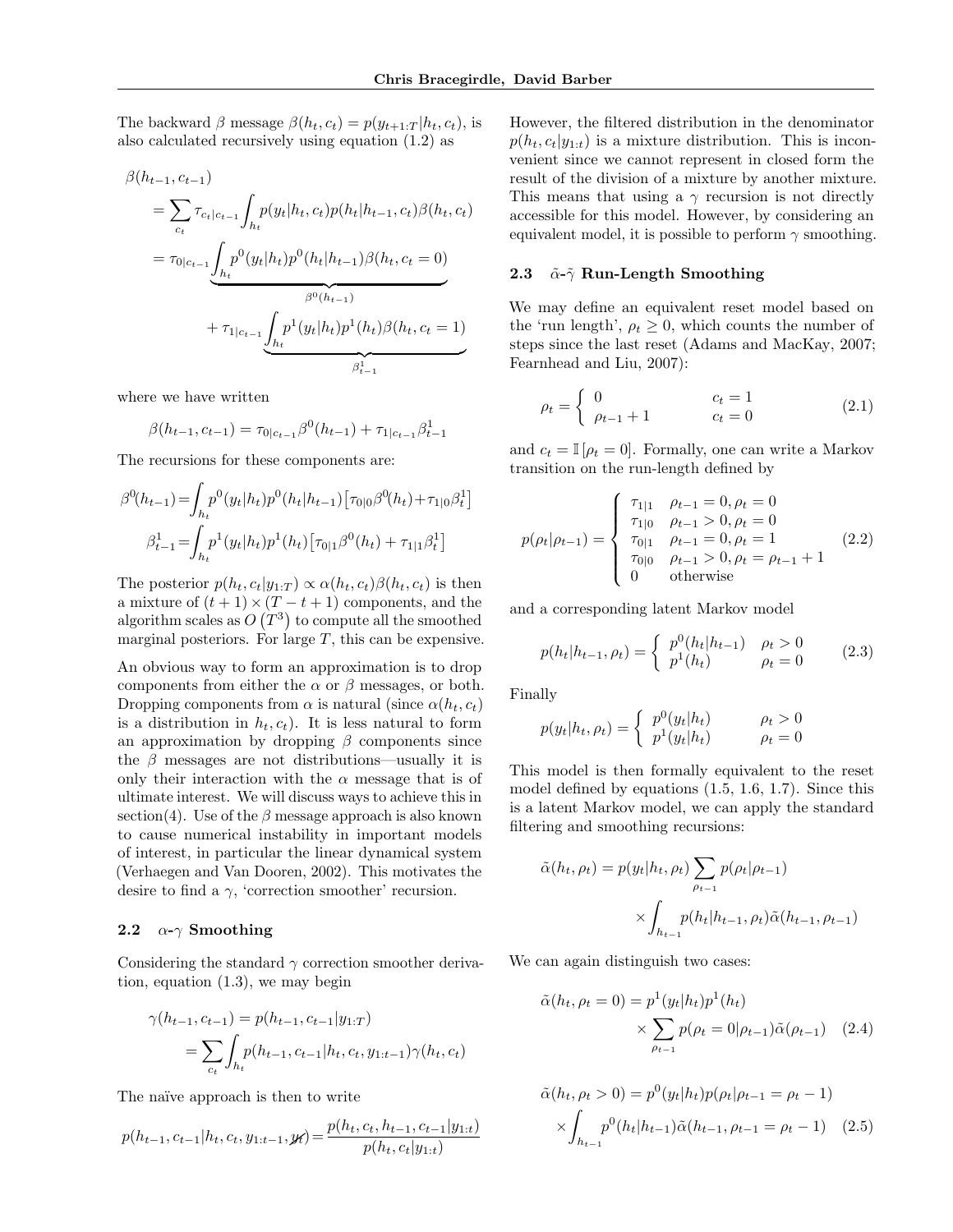In this case the  $\tilde{\alpha}$  messages are therefore not mixtures, but single-component distributions. The filtered posterior in the original reset model is obtained from

$$
\alpha(h_t, c_t) = \begin{cases} \n\tilde{\alpha}(h_t, \rho_t = 0) & c_t = 1 \\ \n\sum_{\rho_t > 0} \tilde{\alpha}(h_t, \rho_t) & c_t = 0 \n\end{cases}
$$

The run-length gives a natural interpretation of the components in the  $\alpha$  message, namely that the components of the  $\alpha(h_t, c_t)$  message are in fact simply the run-length components themselves.

Since the  $\tilde{\alpha}$  messages are single components, one may implement the standard correction approach for smoothing on this redefined model:

$$
\tilde{\gamma}(h_{t-1}, \rho_{t-1}) = \sum_{\rho_t} \int_{h_t} p(h_{t-1}, \rho_{t-1}|h_t, \rho_t, y_{1:t-1}) \tilde{\gamma}(h_t, \rho_t)
$$

$$
= \sum_{\rho_t} p(\rho_{t-1}|\rho_t, y_{1:t-1}) \underbrace{\int_{h_t} \frac{p(h_t|h_{t-1}, \rho_t) \tilde{\alpha}(h_{t-1}|\rho_{t-1})}{p(h_t|\rho_t, y_{1:t-1})} \tilde{\gamma}(h_t, \rho_t)}_{\text{dynamics reversal}}
$$

where  $p(\rho_{t-1}|\rho_t, y_{1:t-1}) \propto p(\rho_t|\rho_{t-1})\tilde{\alpha}(\rho_{t-1}).$  Since  $\tilde{\alpha}(h_{t-1}|\rho_{t-1})$  is a single component, the 'dynamics reversal' is a single component, and no numerical difficulties arise. Similarly to the above,

$$
\gamma(h_t, c_t) = \begin{cases} \tilde{\gamma}(h_t, \rho_t = 0) & c_t = 1\\ \sum_{\rho_t > 0} \tilde{\gamma}(h_t, \rho_t) & c_t = 0 \end{cases}
$$
 (2.6)

The resulting  $\tilde{\alpha}$ -γ̃ recursion provides a numerically stable way to perform smoothed inference in reset models since both the  $\tilde{\alpha}$  and  $\tilde{\gamma}$  messages are distributions.

Furthermore, a simple approximate smoothing algorithm is available based on dropping components from  $\tilde{\alpha}$  and subsequently from  $\tilde{\gamma}$ . Simple schemes such as dropping low weight components can be very effective in this case since the weight of the component is directly related to its contribution to the posterior distribution.

## 2.4 Bracket Smoothing

Insight into the above  $\tilde{\gamma}$  recursion can be obtained by introducing the index  $\zeta$  to correspond to the number of observation points until the next reset. We will characterise this index as  $\varsigma_t \in \{1, \ldots, T - t + 1\},\$ where  $\varsigma_t = T - t + 1$  corresponds to there being no reset in the sequence after observation point  $t$ . The forward run-length  $\rho_t \in \{0, \ldots, t\}$  at observation t corresponds to the number of observation points since the last reset. We then index the smoothed posterior<sup>4</sup>  $p(h_t, \rho_t, \varsigma_t | y_{1:T}) = p(h_t | \rho_t, \varsigma_t, y_{1:T}) p(\rho_t, \varsigma_t | y_{1:T}).$ 

The smoothed partition posterior  $p(\rho_t, \varsigma_t | y_{1:T})$  can then be calculated by a simple backward recursion, noting that in the no-reset case  $\varsigma_t > 1$ ,

$$
p(\rho_t, \varsigma_t | y_{1:T}) = p(\rho_{t+1} = \rho_t + 1, \varsigma_{t+1} = \varsigma_t - 1 | y_{1:T}) \quad (2.7)
$$

In the reset case  $\varsigma_t = 1 \Leftrightarrow \rho_{t+1} = 0$ , so

$$
p(\rho_t, \varsigma_t = 1 | y_{1:T}) = p(\rho_t, \rho_{t+1} = 0 | y_{1:T})
$$
  
=  $p(\rho_t | \rho_{t+1} = 0, y_{1:t}) \sum_{\varsigma_{t+1}} p(\rho_{t+1} = 0, \varsigma_{t+1} | y_{1:T})$  (2.8)

since  $\rho_t \perp \!\!\! \perp y_{t+1:T}$   $\rho_{t+1} = 0$ . Then

$$
p(\rho_t|\rho_{t+1}=0, y_{1:t}) \propto p(\rho_{t+1}=0|\rho_t)p(\rho_t|y_{1:t})
$$

and  $p(\rho_t|y_{1:t}) \propto \tilde{\alpha}(\rho_t)$ . These recursions enable one to fully compute the discrete component  $p(\rho_t, \varsigma_t|y_{1:T})$ .

Reset points partition the sequence, so conditioning on  $\rho_t$ ,  $\varsigma_t$  simplifies the model to use only standard dynamics  $p^0$  on the 'bracket'  $y_{\rho_t,s_t} \equiv y_{t-\rho_t:t+s_t-1}$ . Smoothing for the joint is then obtained using

$$
\underbrace{p(h_t, \rho_t, \varsigma_t | y_{1:T})}_{\tilde{\gamma}(h_t, \rho_t, \varsigma_t)} = \underbrace{p(h_t | \rho_t, \varsigma_t, y_{\rho_t, \varsigma_t})}_{\tilde{\gamma}(h_t | \rho_t, \varsigma_t)} \underbrace{p(\rho_t, \varsigma_t | y_{1:T})}_{\tilde{\gamma}(\rho_t, \varsigma_t)}
$$

For  $p(h_t|\rho_t, \varsigma_t, y_{\rho_t, \varsigma_t})$  we may run any smoothing routine with the dynamics  $p^0$  on the bracket  $y_{\rho_t,s_t}$ , with

$$
\tilde{\gamma}(h_t|\rho_t, \varsigma_t > 1) = \int_{h_{t+1}} p(h_t|h_{t+1}, c_{t+1} = 0)
$$
  
 
$$
\times \tilde{\gamma}(h_{t+1}|\rho_{t+1} = \rho_t + 1, \varsigma_{t+1} = \varsigma_t - 1) \quad (2.9)
$$

noting that  $\tilde{\gamma}(h_t|\rho_t, \varsigma_t = 1) = \tilde{\alpha}(h_t|\rho_t)$ .

Finally, these messages enable us to perform smoothing for the original reset model by appealing to equation  $(2.6)$  after marginalising the future reset index  $\zeta_t$ .

## 2.5  $\beta$  Recursion

It is also useful to index the  $\beta$  recursion with the  $\varsigma$ indexing variable, and the recursions become

$$
\tilde{\beta}(h_{t-1}, c_{t-1}, \varsigma_{t-1}) = \begin{cases}\n\tau_{1|c_{t-1}} \tilde{\beta}_{t-1}^1 & \varsigma_{t-1} = 1 \\
\tau_{0|c_{t-1}} \tilde{\beta}^0(h_{t-1}, \varsigma_{t-1}) & \varsigma_{t-1} > 1\n\end{cases}
$$
\n
$$
\tilde{\beta}_{t-1}^1 = \int_{h_t} p^1(y_t|h_t) p^1(h_t) \sum_{\varsigma_t} \tilde{\beta}(h_t, \rho_t = 1, \varsigma_t)
$$
\n
$$
\tilde{\beta}^0(h_{t-1}, \varsigma_{t-1}) = \int_{h_t} p^0(y_t|h_t) p^0(h_t|h_{t-1})
$$
\n
$$
\tilde{\beta}(h_t, \rho_t = 0, \varsigma_t = \varsigma_{t-1} - 1)
$$

We can then combine any combination of  $\alpha$  or  $\tilde{\alpha}$  with  $\beta$  or  $\beta$ ; since each such message features a single component, this is useful for motivating approximations.

<sup>&</sup>lt;sup>4</sup>The component  $p(h_t|\rho_t, \varsigma_t, y_{1:T})$  describes the distribution of  $h_t$  given that (i) the previous reset occurred  $\rho_t$ time-steps ago (or there has not been a reset prior to time  $t$ if  $\rho_t = t$ ); and (ii) the next reset occurs  $\varsigma_t$  time-steps in the future (or there is no reset after time t if  $\varsigma_t = T - t + 1$ ). This

is equivalent to asserting that the previous reset occurred at time  $t - \rho_t$  (or there was no previous reset if  $t - \rho_t < 1$ ) and that the next reset occurs at time  $t + \varsigma_t$  (or there is no future reset if  $t + \varsigma_t > T$ ).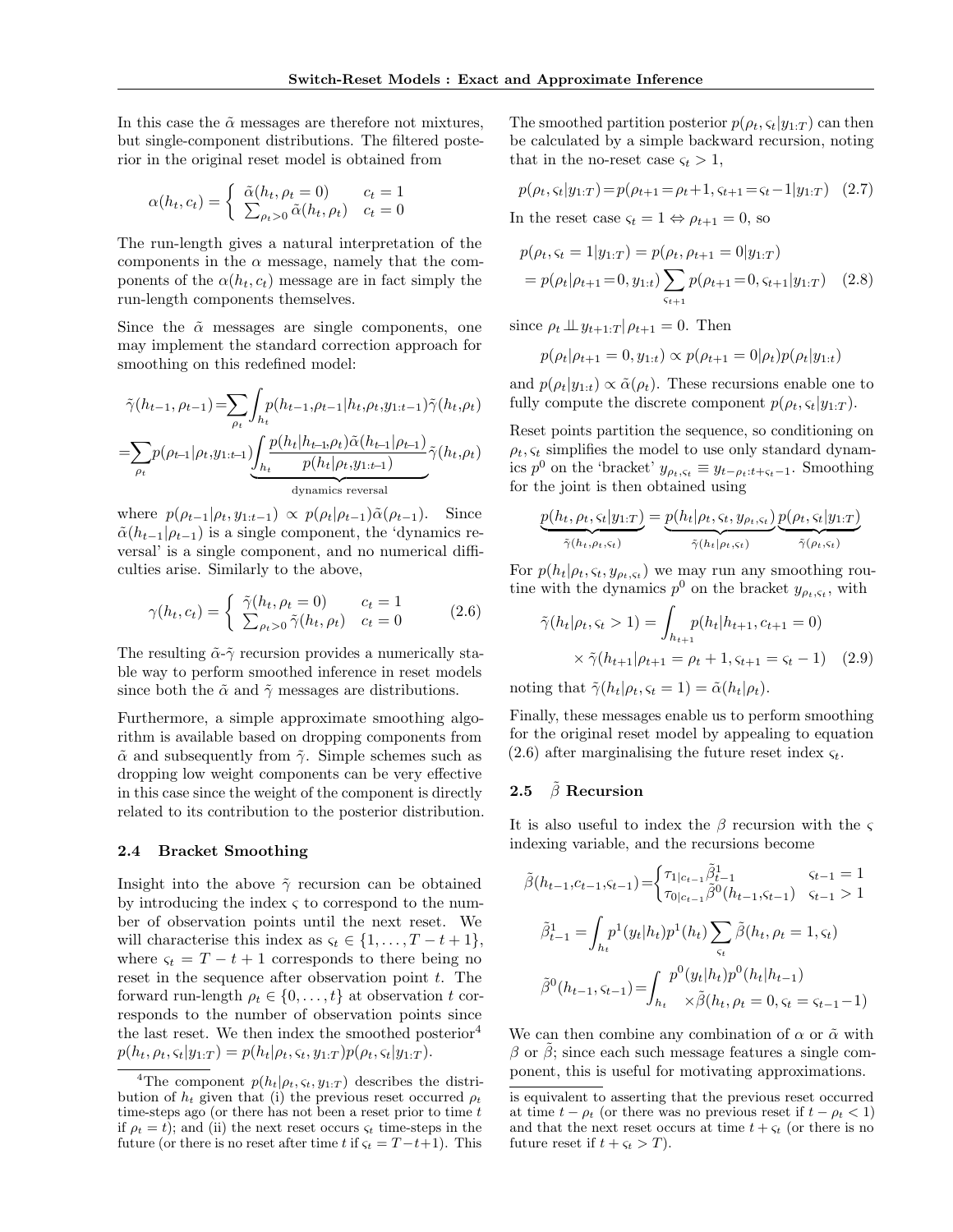## 3 THE RESET LDS

The latent linear dynamical system (LDS) is defined by a latent Markov model on vectors which update according to a linear Gaussian transition and emission. For this model, the well known Kalman  $\alpha$  filtering (Kalman, 1960) and  $\gamma$  smoothing (Rauch, Tung, and Striebel, 1965) are available. The corresponding  $\alpha$ update LDSFORWARD and  $\gamma$  update LDSBACKWARD are provided in the supplementary material. The reset LDS is defined by:

$$
p(\mathbf{h}_t | \mathbf{h}_{t-1}, c_t) = \begin{cases} \mathcal{N}(\mathbf{h}_t | \mathbf{A}^0 \mathbf{h}_{t-1} + \bar{\mathbf{h}}^0, \mathbf{Q}^0) & c_t = 0\\ \mathcal{N}(\mathbf{h}_t | \bar{\mathbf{h}}^1, \mathbf{Q}^1) & c_t = 1\\ p(\mathbf{y}_t | \mathbf{h}_t, c_t) = \begin{cases} \mathcal{N}(\mathbf{y}_t | \mathbf{B}^0 \mathbf{h}_t + \bar{\mathbf{y}}^0, \mathbf{R}^0) & c_t = 0\\ \mathcal{N}(\mathbf{y}_t | \mathbf{B}^1 \mathbf{h}_t + \bar{\mathbf{y}}^1, \mathbf{R}^1) & c_t = 1 \end{cases}
$$

## 3.1 Marginal Inference

We explain briefly how to implement filtering based on the run-length formalism for the reset LDS. In this case the filtered distribution is represented by

$$
\tilde{\alpha}(\mathbf{h}_t|\rho_t) = \mathcal{N}(\mathbf{h}_t|\mathbf{f}_t(\rho_t), \mathbf{F}_t(\rho_t))
$$

and since  $\tilde{\alpha}(\rho_t) = p(\rho_t|\mathbf{y}_{1:t})p(\mathbf{y}_{1:t}),$  we take  $p(\rho_t|\mathbf{y}_{1:t}) \equiv$  $w_t(\rho_t)$  and  $p(\mathbf{y}_{1:t}) \equiv l_t$ . Filtering then corresponds to sequentially updating mean parameter  $f_t(\rho_t)$ , covariance  $\mathbf{F}_t(\rho_t)$ , mixture weights  $w_t(\rho_t)$ , and likelihood  $l_t$ —see supplementary material for the algorithm. This form of filtering is particularly useful since, as explained in section(2.3), an exact correction smoother follows.

In order to compare approximate methods based on neglecting message components, we also implement the  $\beta(\mathbf{h}_t, c_t)$  messages. Each  $\beta^0(\mathbf{h}_{t-1})$  is calculated in canonical form using the standard information filter (see for example Cappé et al. (2005)). Each  $\beta^0$  message is of the form  $\sum_j k_{tj} \exp{-\frac{1}{2} \left( \mathbf{h}_t^{\top} \mathbf{G}_{tj} \mathbf{h}_t - 2 \mathbf{h}_t^{\top} \mathbf{g}_{tj} \right)},$ where the constant terms  $k_{tj}$  are necessary to compute the weights in the full posterior. The constant  $\beta_{t-1}^1$ is easily found using a similar calculation. Formally, one carries out the  $\beta$  recursion under the assumption of a mixture of canonical forms. The resulting lengthy expressions are given in the supplementary material.

The result is that  $\alpha(\mathbf{h}_t, c_t)$  is represented as a mixture of Gaussians in moment form, whereas  $\beta(\mathbf{h}_t, c_t)$ is a mixture of squared exponentials in canonical form. To compute the smoothed posterior  $p(\mathbf{h}_t, c_t|\mathbf{y}_{1:T}) \propto$  $\alpha(\mathbf{h}_t, c_t) \beta(\mathbf{h}_t, c_t)$ , we need to multiply out both mixtures, converting the resulting mixture of momentcanonical interactions to a mixture of moments. Note that the frequent moment-to-canonical conversions required for the  $\beta$  message and forming the smoothed posterior mean that this procedure is computationally less stable and more expensive than correction based smoothing (Verhaegen and Van Dooren, 2002).

Since numerical stability is of such concern in the LDS, it is imperative to have a correction-based smoother for the reset LDS. There are two routes to achieve this: either we can use the run-length  $\tilde{\alpha}$ - $\tilde{\gamma}$  formalism, section(2.3), or apply the bracket smoother from section(2.4). Both are essentially equivalent and require that we have first computed the  $\tilde{\alpha}$  messages. Deriving these smoothers is straightforward—the final bracket smoother algorithm is in the supplementary material.

## 4 APPROXIMATE INFERENCE

Filtering has overall  $O(T^2)$  complexity, meanwhile smoothing has  $O(T^3)$  complexity. For long time-series  $T \gg 1$ , this can be prohibitively expensive, motivating a consideration of approximations.

### 4.1 Approximate Filtering

The  $\alpha$  message (or equivalently, the  $\tilde{\alpha}$  message) is constructed as a mixture of distributions; it is therefore easy to motivate any reduced component mixture approximation technique (Titterington et al., 1985). Our implementation uses the  $\tilde{\alpha}$  formalism, and to approximate we simply retain the M components with largest weight, reducing the forward pass to  $O(MT)$ . That is, we rank the  $\tilde{\alpha}(h_t, \rho_t)$  components by the weight  $\tilde{\alpha}(\rho_t)$ , and retain only the  $\rho_t$  with largest weight.

## 4.2 Approximate  $\tilde{\alpha}$ - $\tilde{\beta}$

A naïve approximate algorithm is to drop components from the  $\beta$  message (or equivalently, the  $\beta$  message) according to the weights of the components in the  $\beta$ message mixture. However, the  $\beta$  message components in themselves are not of interest and dropping components based on low  $\beta$  weight gives generally poor performance. When the  $\alpha$  (or  $\tilde{\alpha}$ ) and  $\beta$  (or  $\beta$ ) messages are combined, the result is the smoothed posterior. The weights of these smoothed components are a function not just of the weights in the  $\alpha$  and  $\beta$  messages, but of all parameters in the messages. The relationship between those parameters and the resulting component weights can be complex (see supplementary material for the case of the reset LDS).

We can, however, motivate an approximation by observing the bracket smoothing results of section(2.4). First, we note that whatever algorithm we choose to implement  $(\alpha-\beta, \tilde{\alpha}-\tilde{\beta}, \alpha-\gamma, \text{ or } \tilde{\alpha}-\tilde{\gamma})$ , the resulting exact posterior has identical structure. In the bracket smoother, the pair  $(\rho_t, \varsigma_t)$  specifies exactly when the previous and next resets occur, so this intuition can be applied to each smoothing algorithm. In equation (2.7), we observed that the posterior mass transfers directly through the backward recursion in the no-reset case.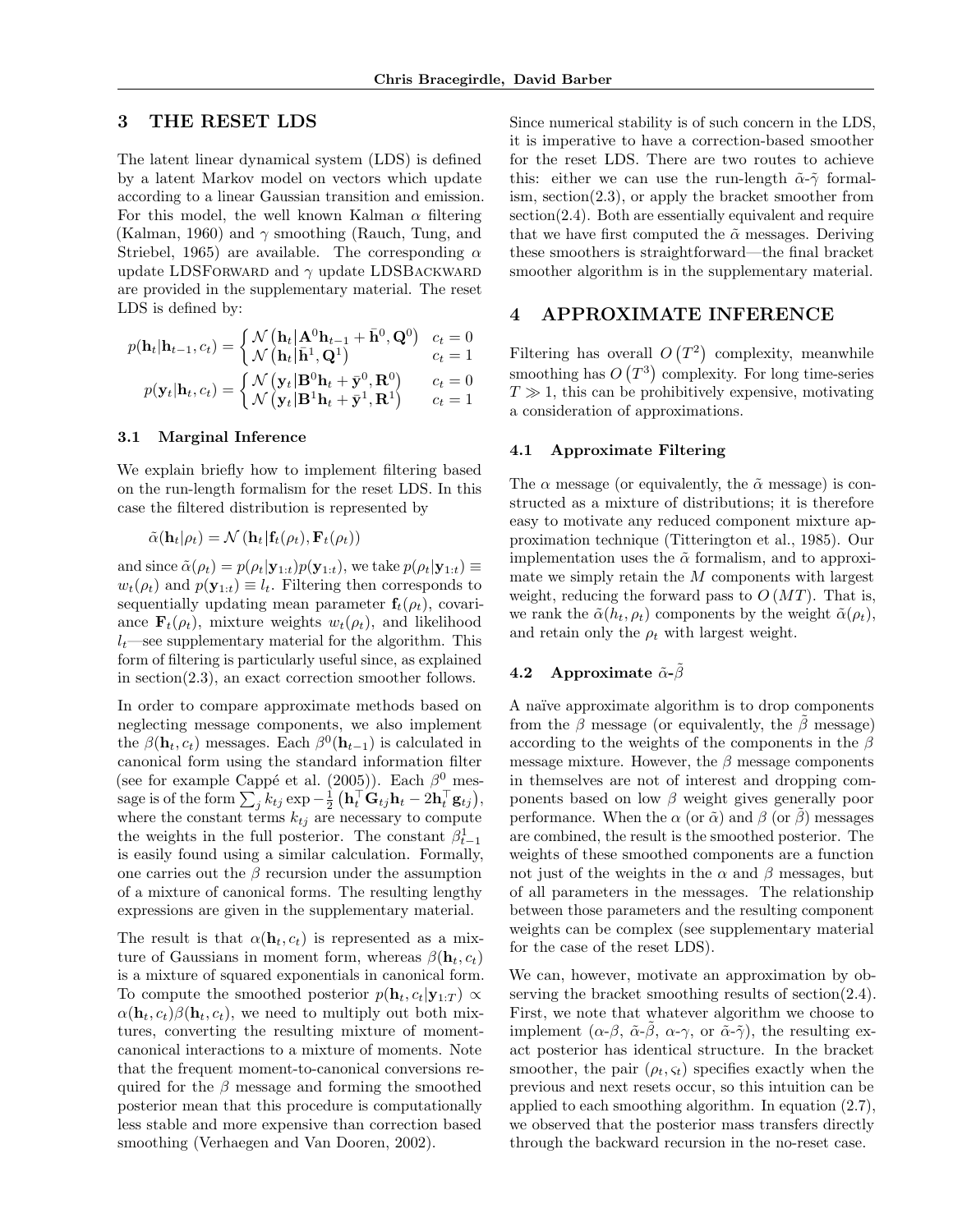

Figure 2: Comparison of approximation accuracy for the reset LDS. 1000 time-series  $(T = 100)$  were randomly generated using a single dimension for  $y_t$  and  $h_t$ . We show the median error (compared with the exact correction-smoothed posterior) of the linear-time smoother based on approximate (blue) and exact filtering (green), and the quadratic-complexity  $\tilde{\beta}$  smoother with approximate filtering (red), versus the mean running time. Error bars show max and min values. In each case, the points on the curve correspond to  $N = 1, 2, 3, 4, 5, 10, 20, 30, 40, 50, 60, 70, 80, 90, 100$  components in each approximate message. The error is calculated as  $\text{mean}_t \left[ \left( \langle h_t \rangle - \langle h_t' \rangle \right) / \langle h_t \rangle \right]^2$ .

After calculating a full (exact or approximate)  $\tilde{\alpha}$  recursion, we can approximate the  $\tilde{\alpha}$ - $\beta$  algorithm as follows. First, calculate a full  $\beta$  message. Second, calculate the components corresponding to  $\varsigma_t = 1$  given as  $\tau_{1|c_t(\rho_t)}\tilde{\beta}_t^1\tilde{\alpha}(h_t,\rho_t)$ . Third, combine the  $\tilde{\alpha}$  and  $\tilde{\beta}$ messages for those components we know to have significant mass according to equation(2.7), corresponding to  $\varsigma_t > 1$ . Finally, renormalise the weights to form the approximate posterior. In this way, we limit the number of posterior components to  $N$ . The requirement of a full  $\hat{\beta}$  message, however, means the algorithm has  $O(T^2)$  complexity.

#### 4.3 Approximate  $\tilde{\alpha}$ - $\tilde{\gamma}$

By doing something similar with the  $\tilde{\alpha}$ - $\tilde{\gamma}$  recursion, we derive a linear-time algorithm. First calculate a full approximate  $\tilde{\alpha}$  message. Second, calculate the components corresponding to  $\varsigma_t = 1$ : the weights are given by equation (2.8), and the moments by the  $\tilde{\alpha}$  message. Third, calculate the moments for those components we know to have significant mass according to equation (2.7) corresponding to  $\varsigma_t > 1$ , with the correction smoother update. Finally, renormalise the weights to form the approximate posterior. This is equivalent to dropping components from  $\tilde{\gamma}$  and limits the number of components calculated at each point to N.



Figure 3: Median running time (10 iterations) for the reset LDS with variable time-series length.

#### 4.4 Example: Reset LDS

We implemented a linear-time algorithm by limiting the number of  $\tilde{\alpha}$  and  $\tilde{\gamma}$  components, dropping lowest-weight components when the limit is exceeded, and compared the results with the quadratic-complexity  $\tilde{\alpha}$ - $\beta$  approximate implementation. To aid a direct comparison of methods, we also ran approximate  $\tilde{\gamma}$  smoothing based on the exact filtered posterior since this has overall quadratic complexity comparable with the  $\beta$  routine. Results are shown in  $fig(2)$ , in which we show how the runtimes and relative errors in the smoothed posteriors compare for different numbers of components.

We demonstrate the run-time reduction for different time-series lengths in  $fig(3)$ .

### 4.5 Discussion

Various approximation schemes are available for Gaussian mixtures. Here, we simply dropped posterior components. This motivates a discussion of whether such scheme provides a stable approximation, and how to select the number of components to retain. Each retained posterior component corresponds, according to the bracket smoother, to a unique local partition of the time-series; in the worst case, each of the posterior components has equal mass. In this case, the discrete components of the filtering and smoothing messages correspond to little or no posterior belief about the probability of a reset at each point. Hence it may be fair to say that the model is not well suited to the data: a reparameterisation or different model may be appropriate. When considering the number of message components to retain, however, the 'cut-off' weight of the dropped components is known in each routine and can be used to conclude whether retaining more components may be worth the computational expense.

The approximation routines are structured in a flexible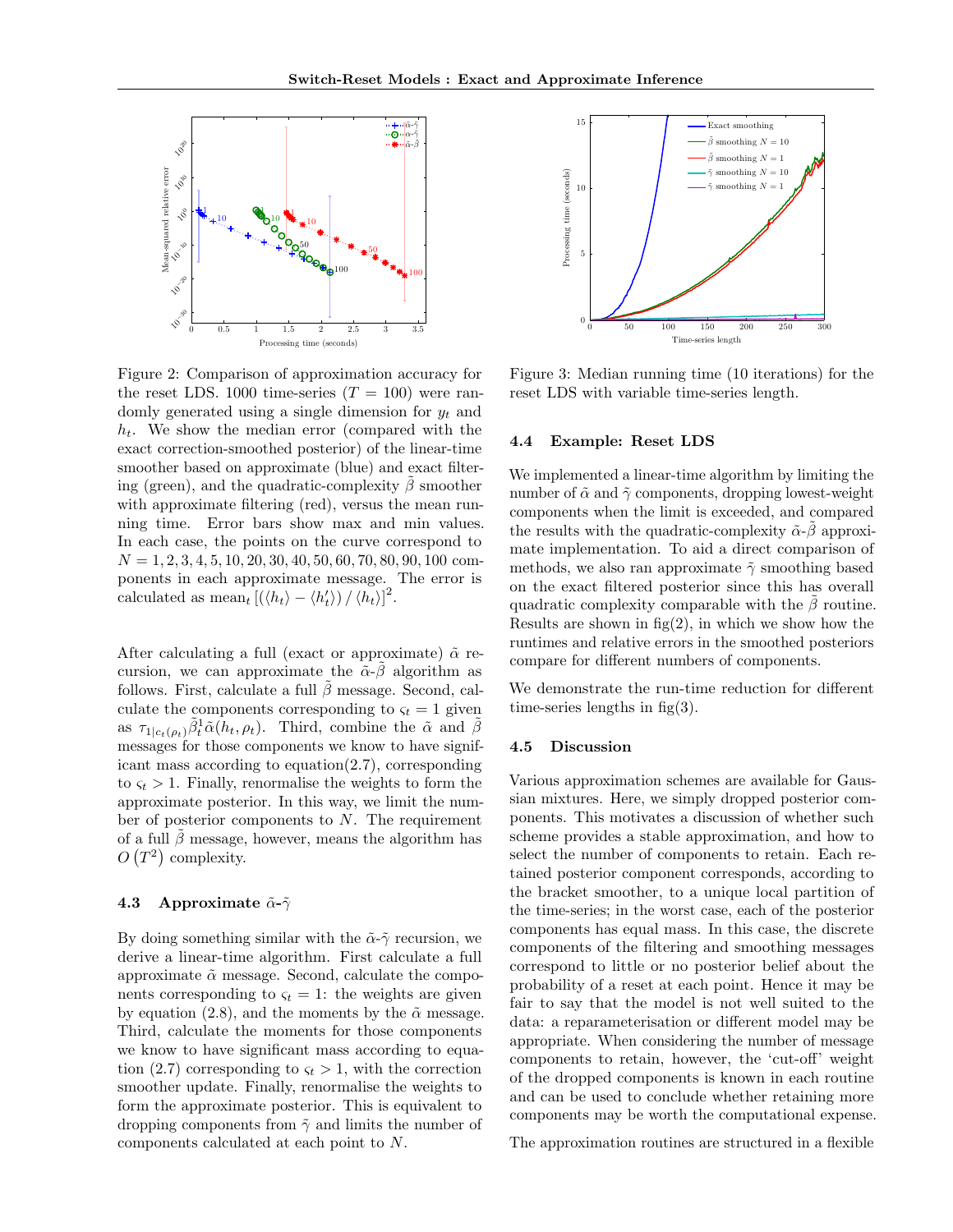

Figure 4: Switch-Reset model structure.

way so as to allow different schemes to that used in our implementation. One example would be to only drop posterior components from messages when the mass of such components falls below a predetermined threshold, though this has the effect of increasing worst-case computational complexity. Finally, the smoothed posterior weights, calculated according to the bracket smoother and used in the  $\tilde{\gamma}$  approximation, are calculated only from the filtered weights; so it is possible to conclude something about the number of smoothed components that may be reasonably dropped by filtering only.

## 5 PIECEWISE RESET MODELS

The recursions for the reset LDS are straightforward since the messages are closed within the space of the mixture of Gaussians. Other classes of model admit similar closure properties, and we briefly describe two such here based on the piecewise-constant assumption:

$$
p(h_t|h_{t-1}, c_t) = \begin{cases} \delta(h_t - h_{t-1}) & c_t = 0\\ p^1(h_t) & c_t = 1 \end{cases}
$$

for which equation  $(2.5)$  is trivially rewritten

$$
\tilde{\alpha}(h_t, \rho_t > 0) = p^0(y_t | h_t) p(\rho_t | \rho_{t-1} = \rho_t - 1) \times \tilde{\alpha}(h_{t-1} = h_t, \rho_{t-1} = \rho_t - 1)
$$
(5.1)

and similarly for equation (2.9)

$$
\tilde{\gamma}(h_t|\rho_t,\varsigma_t>1) = \tilde{\gamma}(h_{t+1}=h_t|\rho_{t+1}=\rho_t+1,\varsigma_{t+1}=\varsigma_t-1)
$$

Any model can be considered in which  $p(y_t|h_t, c_t)$ <br>and  $p^1(h_t)$  are conjugate-exponential pairs. For and  $p^1(h_t)$  are conjugate-exponential pairs. For example if we have an inverse Gamma reset distribution  $p^1(h_t) = \Gamma^{-1}(h_t)$  and a Gaussian emission  $p(y_t|h_t, c_t) = \mathcal{N}(y_t|0, h_t)$ , then the filtered and smoothed posteriors are mixtures of inverse Gamma terms. Similarly, one can consider a piecewise-constant Poisson reset model in which the rate  $h_t$  is constant until reset from a Gamma distribution. The resulting posterior is a mixture of Gamma distributions (Barber and Cemgil, 2010). Bayesian priors over Gaussian

mean and precision (for conjugacy, usually Gaussian and Gamma/Wishart respectively) fit readily into the piecewise-constant framework.

Example problems are well known for piecewise reset models, including the coal-mine disaster data of Jarrett  $(1979)$  and the well-logging data of  $\dot{\text{O}}$  Ruanaidh and Fitzgerald (1996). We provide an example of the latter in the supplementary material, using a Gaussian prior over the piecewise-constant mean of Gaussian data.

## 6 SWITCH-RESET MODELS

The reset model defined above is limited to two kinds of dynamics—either continuation along the standard dynamics  $p^0$  or the reset  $p^1$ . The switch-reset model enriches this by defining a set of S dynamical models,

$$
p(h_t|h_{t-1}, c_t, s_t) = \begin{cases} p^0(h_t|h_{t-1}, s_t) & c_t = 0\\ p^1(h_t|s_t) & c_t = 1 \end{cases}
$$

$$
p(y_t|h_t, c_t, s_t) = \begin{cases} p^0(y_t|h_t, s_t) & c_t = 0\\ p^1(y_t|h_t, s_t) & c_t = 1 \end{cases}
$$

with a Markov transition on the switch variables  $p(s_t|s_{t-1}, c_{t-1})$ . The reset is deterministically defined by  $c_t = \mathbb{I}[s_t \neq s_{t-1}],$  see fig(4).

The intuition is that after a reset the model chooses from an available set of S dynamical models  $p^1$ . Another reset occurs if the state  $s_t$  changes from  $s_{t-1}$ . At that point the latent variable is reset, after which the dynamics continues. This is therefore a switching model, but with resets<sup>5</sup>. Inference in the class of switch-reset models is straightforward—we give a derivation in the supplementary material—however in the LDS case, the naïve correction approach runs into the same analytical difficulty as in section(2.2). The intuitive interpretation of the posterior components that we observed for the basic reset model transfers to the switching model, and the approximation schemes described herein can be easily applied.

## 6.1 Example

We implemented a switch-reset LDS using the lineartime  $\tilde{\alpha}$ - $\tilde{\gamma}$  smoother. In fig(5) we apply the model to a short speech audio signal $6$  of 10,000 observations. For these data, the latent variable  $h_t$  is used to model the coefficients of the autoregressive lags, and we assume each observation  $y_t = \sum_{m=1}^6 h_t^m y_{t-m} + \epsilon$ . Compared with a standard hidden Markov model in which a set of fixed autoregressive coefficients is used, this example provides a rich model in which the coefficients are free to evolve between state changes.

 ${}^{5}$ Called a Reset-HMM in Barber and Cemgil (2010). <sup>6</sup>These data are from the TIMIT database.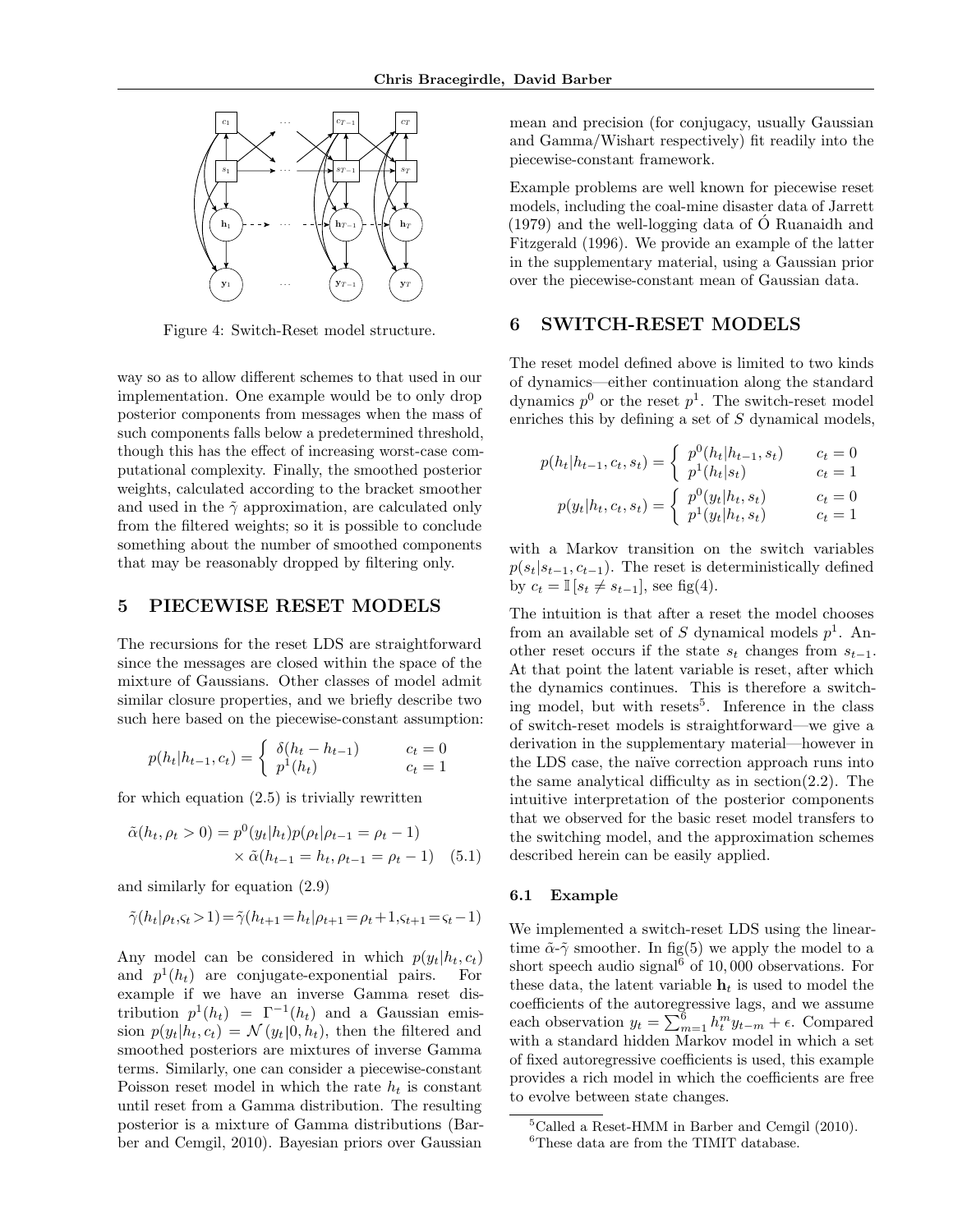

Figure 5: Switch-Reset LDS example with a short speech signal. We assumed that the signal is autoregressive of order 6, and used the switch-reset LDS to model the autoregressive coefficients with  $S = 10$  different states, with  $N = 10$  components retained in each message. From top to bottom, we show (i) the audio signal; (ii) the filtered posterior of each state; (iii)-(iv) the smoothed posterior state mass; (v) the main IPA phonemes comprising the sound; (vi) the mean value of the inferred autoregressive coefficients; (vii) also with  $N = 5$ ; and (viii) with  $N = 2$ .

Using our MATLAB code on a 2.4GHz machine, filtering took less than 400 seconds and subsequent smoothing less than 200 further; in the exact case, however, the problem is intractable needing the moments of some  $O(10^{11})$  Gaussian components (each of dimension 6) for the smoothed posterior in total, for each state. The model is highly sensitive to the state parameters, and we performed a very simple manual search of the parameter space and considered the likelihood  $(l_T)$  surface<sup>7</sup>, with states broadly corresponding to 'growing', 'steady', and 'reducing' signal magnitudes by considering the sum of the autoregressive coefficients. The results show clear state switches between different phonemes, and each phoneme corresponds to a different (combination of) states in the smoothed posterior.

A further example of the switch-reset LDS is given in the supplementary material.

## 7 SUMMARY AND CONCLUSION

We discussed probabilistic inference in reset models and switch-reset models. Such models have been used in the fields of bioinformatics (Boys and Henderson, 2004), finance (Davis et al., 2008) and signal processing (Fearnhead, 2005). The well-known  $\beta$  message passing algorithm is applicable and straightforward to derive in respect of reset models, but suffers some drawbacks. First, for certain classes of such model—notably the linear dynamical system—numerical stability is a concern. Second, it is difficult to contrive a linear-time algorithm for smoothed inference, due to the abstract nature of the  $\beta$  components.

To address these issues we went on to derive a correction smoother, based on a redefinition of the reset model in terms of run-length. We then contributed an interpretation of smoothing in terms of messages relating to future resets. The algorithms so defined overcome the numerical difficulties of the  $\beta$  approach and can be implemented with confidence using standard numerically-stable propagation routines in models such as the linear dynamical system. Moreover, the derivation is didactically useful when considering approximations to the smoothed posterior. The resulting approximations based on dropping low weight components in the filtered and smoothed posteriors give a linear-time algorithm that exhibits excellent performance, superior to previous approaches based on  $\alpha$ - $\beta$ smoothing. Further applications include piecewise reset models (widely known as changepoint models), for which the inference algorithms are readily transferred.

A switch-reset model was also discussed, motivated by a desire for multiple generating processes; the reset nature of the model significantly reduces the complexity in comparison with other switching systems, and the linear-time routines are applicable. The reset models are highly practical and do not suffer from the numerical difficulties apparent in the more general switching models. Furthermore, with robust and effective linear-time smoothing and filtering algorithms, they are inexpensive to deploy.

Demo code is available in the supplementary material.

<sup>7</sup> It is possible to use maximum likelihood learning techniques such as expectation maximisation.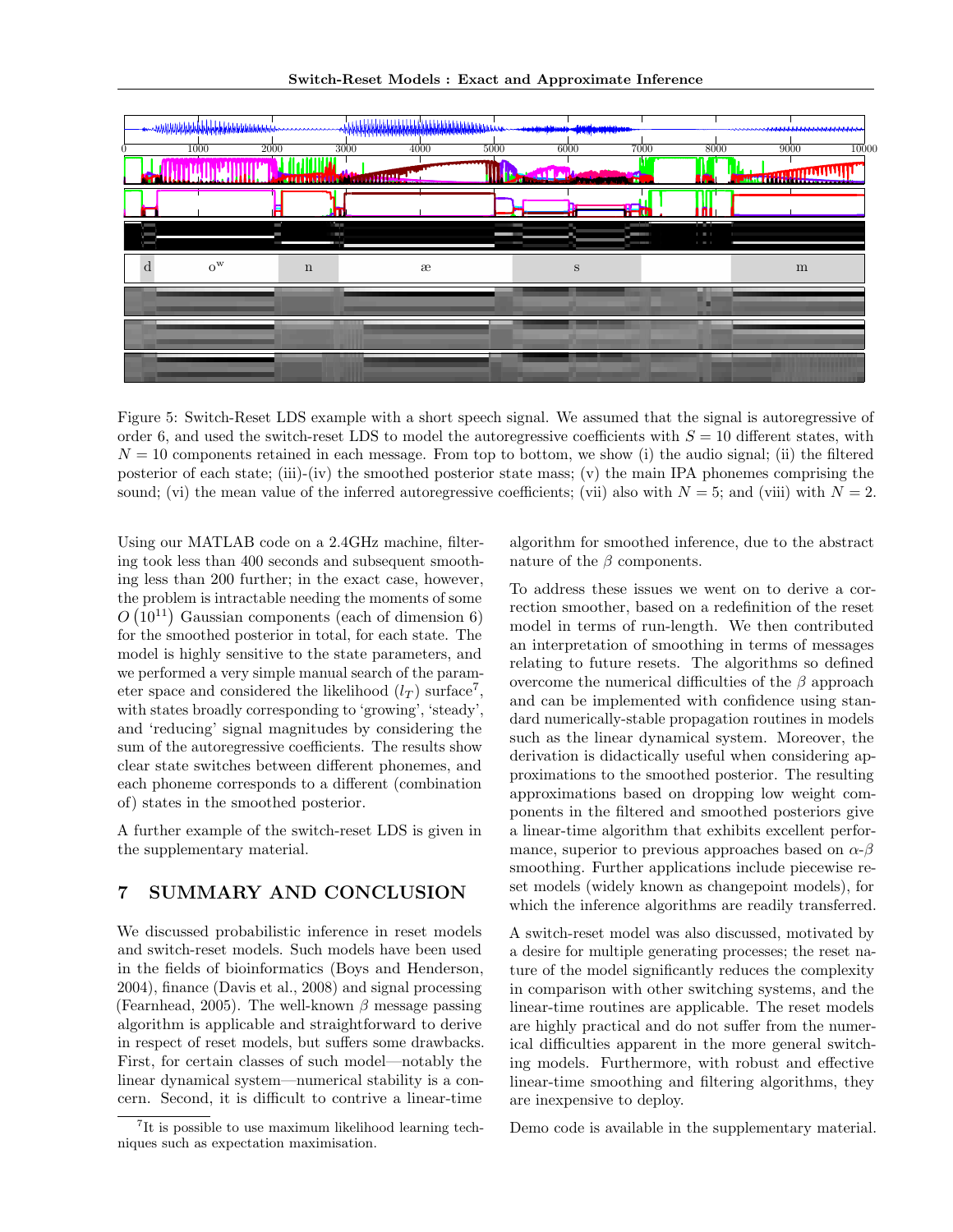#### References

- R. P. Adams and D. J. C. MacKay. Bayesian online changepoint detection. Technical report, University of Cambridge, Cambridge, UK, 2007.
- D. Alspach and H. Sorenson. Nonlinear Bayesian estimation using Gaussian sum approximations. IEEE Transactions on Automatic Control, 17(4):439–448, 1972. ISSN 0018-9286.
- D. Barber. Expectation correction for smoothed inference in switching linear dynamical systems. The Journal of Machine Learning Research, 7:2515–2540, 2006. ISSN 1532-4435.
- D. Barber. Bayesian Reasoning and Machine Learning. Cambridge University Press, 2011. In press.
- D. Barber and A. T. Cemgil. Graphical models for time series. IEEE Signal Processing Magazine, (18), November 2010.
- X. Boyen and D. Koller. Tractable Inference for Complex Stochastic Processes. In Proceedings of the Fourteenth Conference on Uncertainty in Artificial Intelligence, 1998.
- R. J. Boys and D. A. Henderson. A Bayesian Approach to DNA Sequence Segmentation. Biometrics, 60(3): 573–581, 2004. ISSN 1541-0420.
- O. Cappé, E. Moulines, and T. Ryden. *Inference in* Hidden Markov Models. Springer, New York, 2005.
- C. K. Carter and R. Kohn. Markov chain Monte Carlo in conditionally Gaussian state space models. Biometrika, 83(3):589, 1996. ISSN 0006-3444.
- R. A. Davis, T. C. M. Lee, and G. A. Rodriguez-Yam. Break Detection for a Class of Nonlinear Time Series Models. Journal of Time Series Analysis, 29(5): 834–867, 2008. ISSN 1467-9892.
- A. Doucet, N. De Freitas, K. Murphy, and S. Russell. Rao-Blackwellised particle filtering for dynamic Bayesian networks. In Proceedings of the Sixteenth Conference on Uncertainty in Artificial Intelligence, pages 176–183, 2000.
- A. Doucet, N. De Freitas, and N. Gordon. Sequential Monte Carlo methods in practice. Springer Verlag, 2001. ISBN 0387951466.
- P. Fearnhead. Exact Bayesian Curve Fitting and Signal Segmentation. IEEE Transactions on Signal Process $ing, 53(6):2160 - 2166$ , June 2005. ISSN 1053-587X.
- P. Fearnhead and P. Clifford. On-line inference for hidden Markov models via particle filters. Journal of the Royal Statistical Society: Series B (Statistical Methodology), 65(4):887–899, 2003.
- P. Fearnhead and Z. Liu. On-line inference for multiple changepoint problems. Journal of the Royal Statistical Society: Series B (Statistical Methodology), 69 (4):589–605, 2007. ISSN 1467-9868.
- R. G. Jarrett. A Note on the Intervals Between Coal-Mining Disasters. Biometrika, 66(1):191 – 193, 1979.
- R. E. Kalman. A new approach to linear filtering and prediction problems. Journal of basic Engineering, 82(1):35–45, 1960.
- C. J. Kim. Dynamic linear models with Markovswitching. Journal of Econometrics, 60(1-2):1–22, February 1994. ISSN 03044076.
- C. J. Kim and C. R. Nelson. State-Space Models with Regime Switching: Classical and Gibbs-Sampling Approaches with Applications, volume 1. MIT Press, 1999. ISBN 0262112388.
- T. P. Minka. Expectation propagation for approximate Bayesian inference. In Uncertainty in Artificial Intelligence, volume 17, pages 362–369, 2001.
- T. P. Minka. Divergence measures and message passing. Microsoft Research, Cambridge, UK, Tech. Rep. MSR-TR-2005-173, 2005.
- J. J. K. Ó Ruanaidh and W. J. Fitzgerald. Numerical Bayesian methods applied to signal processing. Springer Verlag, 1996. ISBN 0387946292.
- H. E. Rauch, F. Tung, and C. T. Striebel. Maximum likelihood estimates of linear dynamic systems. AIAA journal, 3(8):1445–1450, 1965.
- D. M. Titterington, A. F. M. Smith, and U. E. Makov. Statistical analysis of finite mixture distributions. Wiley, 1985.
- M. Verhaegen and P. Van Dooren. Numerical aspects of different Kalman filter implementations. Automatic Control, IEEE Transactions on, 31(10):907– 917, 2002. ISSN 0018-9286.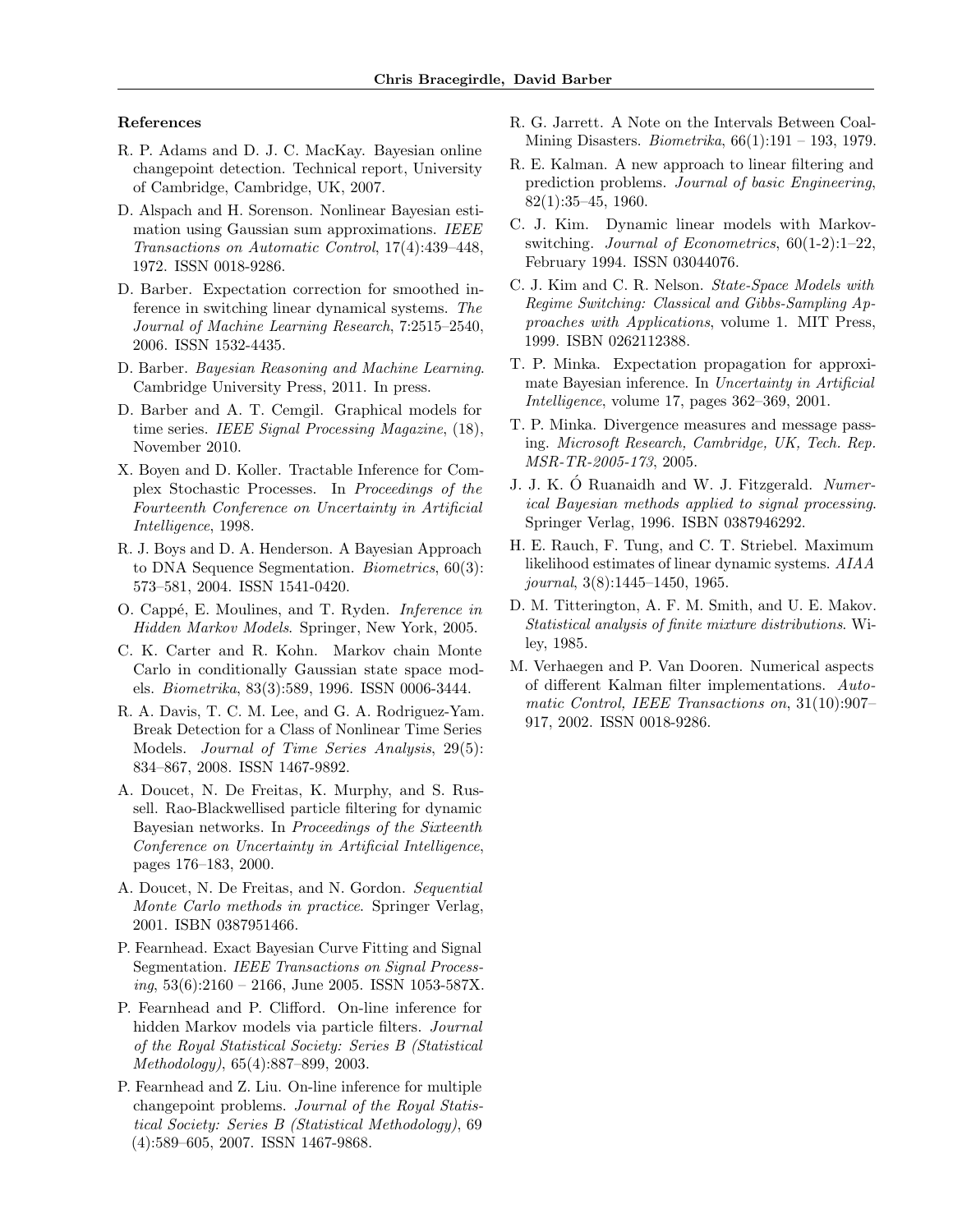## A SUPPLEMENTARY MATERIAL

This appendix contains results referred to throughout: in particular, the full derivation of  $\beta$  backward recursions (general and reset-system case), the marginal inference derivations in respect of the switch-reset LDS, and the full bracket smoother recursions. Finally, we give two further examples of the models in practice.

## A.1  $\beta$  Smoother Update Rules: Full Derivation

In this section, we first derive the update rules for the  $\beta$  backward recursion.

Standard canonical form smoothing in respect of visible variables y, used for the updates in  $\beta$  messages, can be derived as follows.

$$
\beta(h_t) = p(y_{t+1:T}|h_t)
$$
  
= 
$$
\int_{h_{t+1}} p(y_{t+1}|h_{t+1}, \cancel{y_t}, y_{t+2:T}) p(h_{t+1}, y_{t+2:T}|h_t)
$$
  
= 
$$
\int_{h_{t+1}} p(y_{t+1}|h_{t+1}) \underbrace{p(y_{t+2:T}|h_{t+1}, \cancel{y_t})}_{=\beta(h_{t+1})} p(h_{t+1}|h_t)
$$

In the case of a linear dynamical system, we assume squared-exponential messages in canonical form, given by  $\beta(\mathbf{h}_{t+1}) = k_{t+1} \exp{-\frac{1}{2} (\mathbf{h}_{t+1}^{\top} \mathbf{G}_{t+1} \mathbf{h}_{t+1} - 2\mathbf{h}_{t+1}^{\top} \mathbf{g}_{t+1})}.$  Then

$$
\beta(\mathbf{h}_{t}) = \int_{\mathbf{h}_{t+1}} \frac{1}{\sqrt{|2\pi \mathbf{R}|}} \exp{-\frac{1}{2} (\mathbf{y}_{t+1} - \mathbf{B}\mathbf{h}_{t+1} - \bar{\mathbf{y}})}^{\top} \mathbf{R}^{-1} (\mathbf{y}_{t+1} - \mathbf{B}\mathbf{h}_{t+1} - \bar{\mathbf{y}})
$$
\n
$$
\times \frac{1}{\sqrt{|2\pi \mathbf{Q}|}} \exp{-\frac{1}{2} (\mathbf{h}_{t+1} - \mathbf{A}\mathbf{h}_{t} - \bar{\mathbf{h}})}^{\top} \mathbf{Q}^{-1} (\mathbf{h}_{t+1} - \mathbf{A}\mathbf{h}_{t} - \bar{\mathbf{h}})
$$
\n
$$
\times k_{t+1} \exp{-\frac{1}{2} (\mathbf{h}_{t+1}^{\top} \mathbf{G}_{t+1} \mathbf{h}_{t+1} - 2\mathbf{h}_{t+1}^{\top} \mathbf{g}_{t+1})}
$$
\n
$$
= \frac{k_{t+1}}{\sqrt{|2\pi \mathbf{R}| |2\pi \mathbf{Q}|}} \exp{-\frac{1}{2} (\mathbf{y}_{t+1} - \bar{\mathbf{y}})^{\top} \mathbf{R}^{-1} (\mathbf{y}_{t+1} - \bar{\mathbf{y}}) + (\mathbf{A}\mathbf{h}_{t} + \bar{\mathbf{h}})^{\top} \mathbf{Q}^{-1} (\mathbf{A}\mathbf{h}_{t} + \bar{\mathbf{h}})} \}
$$
\n
$$
\times \int_{\mathbf{h}_{t+1}} \exp{-\frac{1}{2} (\mathbf{h}_{t+1}^{\top} [\mathbf{B}^{\top} \mathbf{R}^{-1} \mathbf{B} + \mathbf{Q}^{-1} + \mathbf{G}_{t+1}] \mathbf{h}_{t+1})}^{\top} \mathbf{g}_{t+1} \exp{-\frac{1}{2} (\mathbf{h}_{t+1}^{\top} \mathbf{B}^{-1} \mathbf{R}^{-1} (\mathbf{y}_{t+1} - \bar{\mathbf{y}}) + \mathbf{Q}^{-1} (\mathbf{A}\mathbf{h}_{t} + \bar{\mathbf{h}}) + \mathbf{g}_{t+1})}^{\top}
$$

Set  $\mathbf{M} = \mathbf{B}^{\top} \mathbf{R}^{-1} \mathbf{B} + \mathbf{Q}^{-1} + \mathbf{G}_{t+1}$  and  $\mathbf{b} = \mathbf{B}^{\top} \mathbf{R}^{-1} (\mathbf{y}_{t+1} - \bar{\mathbf{y}}) + \mathbf{Q}^{-1} \bar{\mathbf{h}} + \mathbf{g}_{t+1}$ . Then

$$
\beta(\mathbf{h}_{t}) = \frac{k_{t+1}}{\sqrt{|2\pi \mathbf{R}||2\pi \mathbf{Q}|}} \exp{-\frac{1}{2} \left\{ (\mathbf{y}_{t+1} - \bar{\mathbf{y}})^{\top} \mathbf{R}^{-1} (\mathbf{y}_{t+1} - \bar{\mathbf{y}}) + (\mathbf{A}\mathbf{h}_{t} + \bar{\mathbf{h}})^{\top} \mathbf{Q}^{-1} (\mathbf{A}\mathbf{h}_{t} + \bar{\mathbf{h}}) \right\}} \times \int_{\mathbf{h}_{t+1}} \exp{-\frac{1}{2} (\mathbf{h}_{t+1} - \mathbf{M}^{-1} [\mathbf{b} + \mathbf{Q}^{-1} \mathbf{A}\mathbf{h}_{t}])^{\top} \mathbf{M} (\mathbf{h}_{t+1} - \mathbf{M}^{-1} [\mathbf{b} + \mathbf{Q}^{-1} \mathbf{A}\mathbf{h}_{t}])} \times \exp{\frac{1}{2} [\mathbf{b} + \mathbf{Q}^{-1} \mathbf{A}\mathbf{h}_{t}]^{\top} \mathbf{M}^{-1} [\mathbf{b} + \mathbf{Q}^{-1} \mathbf{A}\mathbf{h}_{t}]}
$$

Since M is symmetric,

$$
\beta(\mathbf{h}_{t}) = \frac{k_{t+1}\sqrt{|2\pi \mathbf{M}^{-1}|}}{\sqrt{|2\pi \mathbf{R}||2\pi \mathbf{Q}|}} \exp{-\frac{1}{2} \left\{ (\mathbf{y}_{t+1} - \bar{\mathbf{y}})^{\top} \mathbf{R}^{-1} (\mathbf{y}_{t+1} - \bar{\mathbf{y}}) + (\mathbf{A}\mathbf{h}_{t} + \bar{\mathbf{h}})^{\top} \mathbf{Q}^{-1} (\mathbf{A}\mathbf{h}_{t} + \bar{\mathbf{h}}) \right\}} \times \exp{\frac{1}{2} [\mathbf{b} + \mathbf{Q}^{-1} \mathbf{A} \mathbf{h}_{t}]^{\top} \mathbf{M}^{-1} [\mathbf{b} + \mathbf{Q}^{-1} \mathbf{A} \mathbf{h}_{t}]}
$$

Aim to write  $\beta(\mathbf{h}_t) = k_t \exp{-\frac{1}{2} (\mathbf{h}_t^{\top} \mathbf{G}_t \mathbf{h}_t - 2\mathbf{h}_t^{\top} \mathbf{g}_t)}$ . Then, noting dim  $\mathbf{M} = \dim \mathbf{Q}$ 

$$
\mathbf{G}_{t} = \mathbf{A}^{\top} \left[ \mathbf{Q}^{-1} - \mathbf{Q}^{-1} \mathbf{M}^{-1} \mathbf{Q}^{-1} \right] \mathbf{A}
$$
\n
$$
\mathbf{g}_{t} = \mathbf{A}^{\top} \mathbf{Q}^{-1} \left[ \mathbf{M}^{-1} \mathbf{b} - \bar{\mathbf{h}} \right]
$$
\n
$$
k_{t} = \frac{k_{t+1}}{\sqrt{|2\pi \mathbf{R}| |\mathbf{Q} \mathbf{M}|}} \exp{-\frac{1}{2} \left[ \left( \mathbf{y}_{t+1} - \bar{\mathbf{y}} \right)^{\top} \mathbf{R}^{-1} \left( \mathbf{y}_{t+1} - \bar{\mathbf{y}} \right) + \bar{\mathbf{h}}^{\top} \mathbf{Q}^{-1} \bar{\mathbf{h}} \right] \times \exp{\frac{1}{2} \mathbf{b}^{\top} \mathbf{M}^{-1} \mathbf{b}}
$$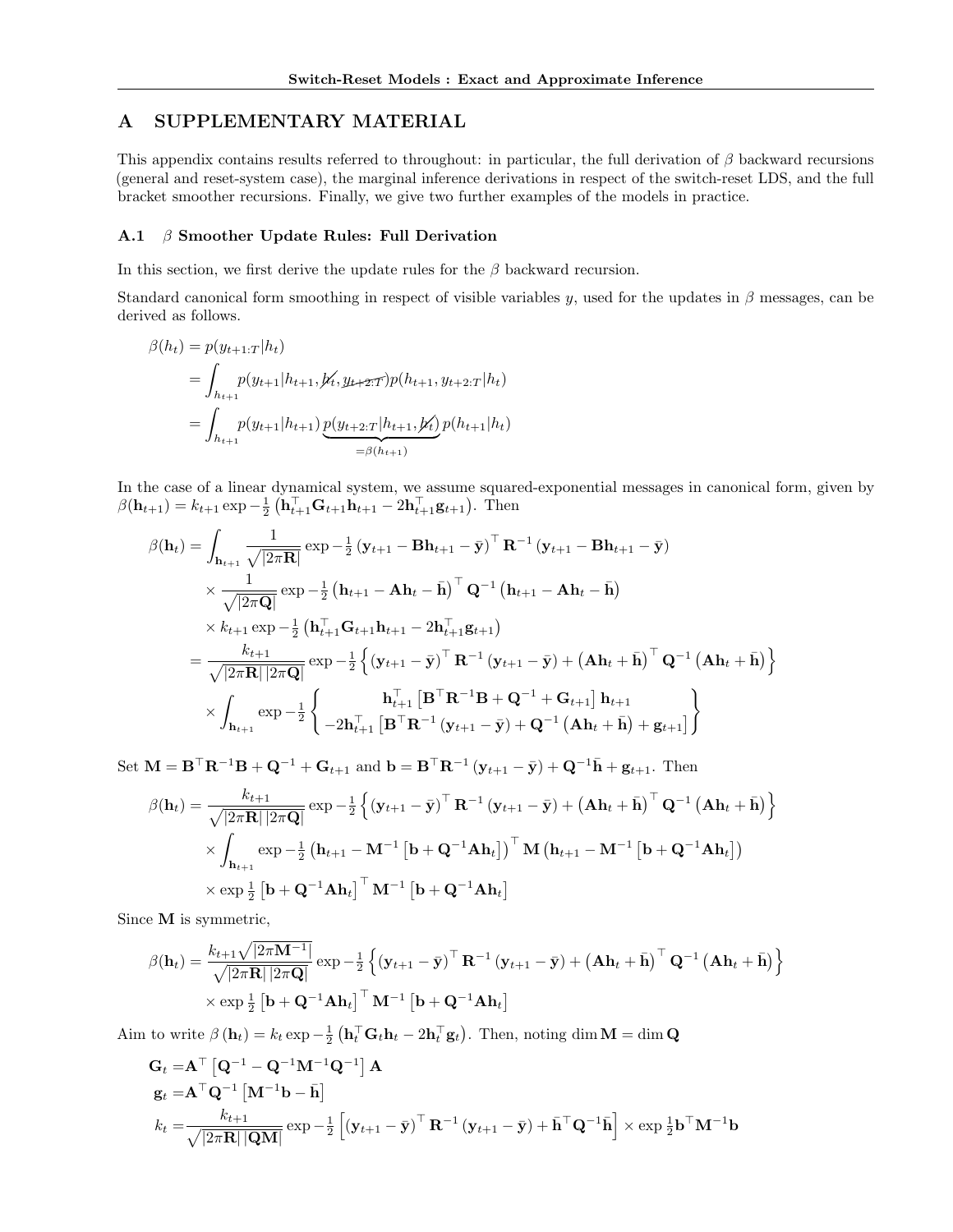where  $\mathbf{M} = \mathbf{B}^\top \mathbf{R}^{-1} \mathbf{B} + \mathbf{Q}^{-1} + \mathbf{G}_{t+1}$  and  $\mathbf{b} = \mathbf{B}^\top \mathbf{R}^{-1} (\mathbf{y}_{t+1} - \bar{\mathbf{y}}) + \mathbf{Q}^{-1} \bar{\mathbf{h}} + \mathbf{g}_{t+1}$ . Now in the reset LDS case,

$$
p(\mathbf{h}_t, c_t | \mathbf{y}_{1:T}) = \frac{p(\mathbf{h}_t, c_t, \mathbf{y}_{t+1:T} | \mathbf{y}_{1:t})}{p(\mathbf{y}_{t+1:T} | \mathbf{y}_{1:t})} = \frac{p(\mathbf{y}_{t+1:T} | \mathbf{h}_t, c_t, \mathbf{y}_{t:T}) p(\mathbf{h}_t, c_t | \mathbf{y}_{1:t})}{p(\mathbf{y}_{t+1:T} | \mathbf{y}_{1:t})}
$$

we use  $p(\mathbf{h}_t, c_t|\mathbf{y}_{1:t}) \propto \alpha(\mathbf{h}_t, c_t)$  and  $p(\mathbf{y}_{t+1:T}|\mathbf{h}_t, c_t) = \beta(\mathbf{h}_t, c_t)$ . We have

$$
\beta(\mathbf{h}_{t}, c_{t}) = \sum_{c_{t+1}} \int_{\mathbf{h}_{t+1}} p(\mathbf{y}_{t+1} | \mathbf{h}_{t+1}, c_{t+1}) p(\mathbf{h}_{t+1} | \mathbf{h}_{t}, c_{t+1}) p(c_{t+1} | c_{t}) \beta(\mathbf{h}_{t+1}, c_{t+1})
$$

$$
= p(c_{t+1} = 0 | c_{t}) \underbrace{\int_{\mathbf{h}_{t+1}} p^{0} (\mathbf{y}_{t+1} | \mathbf{h}_{t+1}) p^{0} (\mathbf{h}_{t+1} | \mathbf{h}_{t}) \beta(\mathbf{h}_{t+1}, c_{t+1} = 0)}_{\beta^{0}(\mathbf{h}_{t})}
$$

$$
+ p(c_{t+1} = 1 | c_{t}) \underbrace{\int_{\mathbf{h}_{t+1}} p^{1} (\mathbf{y}_{t+1} | \mathbf{h}_{t+1}) p^{1} (\mathbf{h}_{t+1}) \beta(\mathbf{h}_{t+1}, c_{t+1} = 1)}_{\beta^{1}_{t}}
$$

where we have written  $\beta(\mathbf{h}_t, c_t) = p(c_{t+1} = 0|c_t)\beta^0(\mathbf{h}_t) + p(c_{t+1} = 1|c_t)\beta_t^1$ . We then have

$$
\beta^{0}(\mathbf{h}_{t}) = \int_{\mathbf{h}_{t+1}} p^{0}(\mathbf{y}_{t+1}|\mathbf{h}_{t+1}) p^{0}(\mathbf{h}_{t+1}|\mathbf{h}_{t}) \left[ p(c_{t+2} = 0|c_{t+1} = 0) \beta^{0}(\mathbf{h}_{t+1}) + p(c_{t+2} = 1|c_{t+1} = 0) \beta_{t+1}^{1} \right]
$$

and

$$
\beta_t^1 = \int_{\mathbf{h}_{t+1}} p^1(\mathbf{y}_{t+1}|\mathbf{h}_{t+1}) p^1(\mathbf{h}_{t+1}) \left[ p(c_{t+2} = 0|c_{t+1} = 1)\beta^0(\mathbf{h}_{t+1}) + p(c_{t+2} = 1|c_{t+1} = 1)\beta_{t+1}^1 \right]
$$

We can calculate  $\beta^0$  using the canonical update rule given above. For each component from the previous iteration,

$$
\beta_{t}^{1} = \int_{\mathbf{h}_{t+1}} p^{1}(\mathbf{y}_{t+1}|\mathbf{h}_{t+1}) p^{1}(\mathbf{h}_{t+1}) \beta(\mathbf{h}_{t+1})
$$
\n
$$
= \int_{\mathbf{h}_{t+1}} \frac{1}{\sqrt{|2\pi \mathbf{R}|}} \exp{-\frac{1}{2}(\mathbf{y}_{t+1} - \mathbf{B}\mathbf{h}_{t+1} - \bar{\mathbf{y}})^{\top} \mathbf{R}^{-1}(\mathbf{y}_{t+1} - \mathbf{B}\mathbf{h}_{t+1} - \bar{\mathbf{y}})}
$$
\n
$$
\times \frac{1}{\sqrt{|2\pi \mathbf{Q}|}} \exp{-\frac{1}{2}(\mathbf{h}_{t+1} - \bar{\mathbf{h}})^{\top} \mathbf{Q}^{-1}(\mathbf{h}_{t+1} - \bar{\mathbf{h}}) \times k_{t+1} \exp{-\frac{1}{2}(\mathbf{h}_{t+1}^{\top} \mathbf{G}_{t+1}\mathbf{h}_{t+1} - 2\mathbf{h}_{t+1}^{\top} \mathbf{g}_{t+1})}
$$
\n
$$
= \frac{k_{t+1}}{\sqrt{|2\pi \mathbf{R}| |2\pi \mathbf{Q}|}} \exp{-\frac{1}{2}(\mathbf{y}_{t+1} - \bar{\mathbf{y}})^{\top} \mathbf{R}^{-1}(\mathbf{y}_{t+1} - \bar{\mathbf{y}}) + \bar{\mathbf{h}}^{\top} \mathbf{Q}^{-1} \bar{\mathbf{h}}}
$$
\n
$$
\times \int_{\mathbf{h}_{t+1}} \exp{-\frac{1}{2} \{\mathbf{h}_{t+1}^{\top} [\mathbf{B}^{\top} \mathbf{R}^{-1} \mathbf{B} + \mathbf{Q}^{-1} + \mathbf{G}_{t+1}] \mathbf{h}_{t+1} - 2\mathbf{h}_{t+1}^{\top} [\mathbf{B}^{\top} \mathbf{R}^{-1}(\mathbf{y}_{t+1} - \bar{\mathbf{y}}) + \mathbf{Q}^{-1} \bar{\mathbf{h}} + \mathbf{g}_{t+1}]\}
$$

As before, set  $\mathbf{M} = \mathbf{B}^\top \mathbf{R}^{-1} \mathbf{B} + \mathbf{Q}^{-1} + \mathbf{G}_{t+1}$  and  $\mathbf{b} = \mathbf{B}^\top \mathbf{R}^{-1} (\mathbf{y}_{t+1} - \bar{\mathbf{y}}) + \mathbf{Q}^{-1} \bar{\mathbf{h}} + \mathbf{g}_{t+1}$ . Then

$$
\beta_t^1 = \frac{k_{t+1}}{\sqrt{|2\pi \mathbf{R}| |\mathbf{Q}\mathbf{M}|}} \exp{-\frac{1}{2} \left\{ \left( \mathbf{y}_{t+1} - \bar{\mathbf{y}} \right)^{\top} \mathbf{R}^{-1} \left( \mathbf{y}_{t+1} - \bar{\mathbf{y}} \right) + \bar{\mathbf{h}}^{\top} \mathbf{Q}^{-1} \bar{\mathbf{h}} \right\} \times \exp{\frac{1}{2} \mathbf{b}^{\top} \mathbf{M}^{-1} \mathbf{b}}
$$
  
=  $k_t$ 

Now to combine the forward and backward messages  $\!8$ 

$$
p(\mathbf{h}_t, c_t | \mathbf{y}_{1:T}) \propto \alpha(\mathbf{h}_t, c_t) \beta(\mathbf{h}_t, c_t) = \alpha(\mathbf{h}_t, c_t) \left[ p(c_{t+1} = 0 | c_t) \beta^0(\mathbf{h}_t) + p(c_{t+1} = 1 | c_t) \beta_t^1 \right]
$$

$$
\propto \left[ \sum_{i(c_t)} w_i \mathcal{N}(\mathbf{f}_i, \mathbf{F}_i) \right] \left\{ p(c_{t+1} = 0 | c_t) \left[ \sum_j k_j \mathcal{C} \mathcal{A} \mathcal{N}(\mathbf{g}_j, \mathbf{G}_j) \right] + p(c_{t+1} = 1 | c_t) \beta_t^1 \right\}
$$

<sup>8</sup>For brevity, we here use  $\mathcal{CAN}(\mathbf{g}, \mathbf{G})$  to refer to a squared exponential component of the form  $\exp-\frac{1}{2}(\mathbf{h}_t^{\top} \mathbf{G} \mathbf{h}_t - 2\mathbf{h}_t^{\top} \mathbf{g})$ .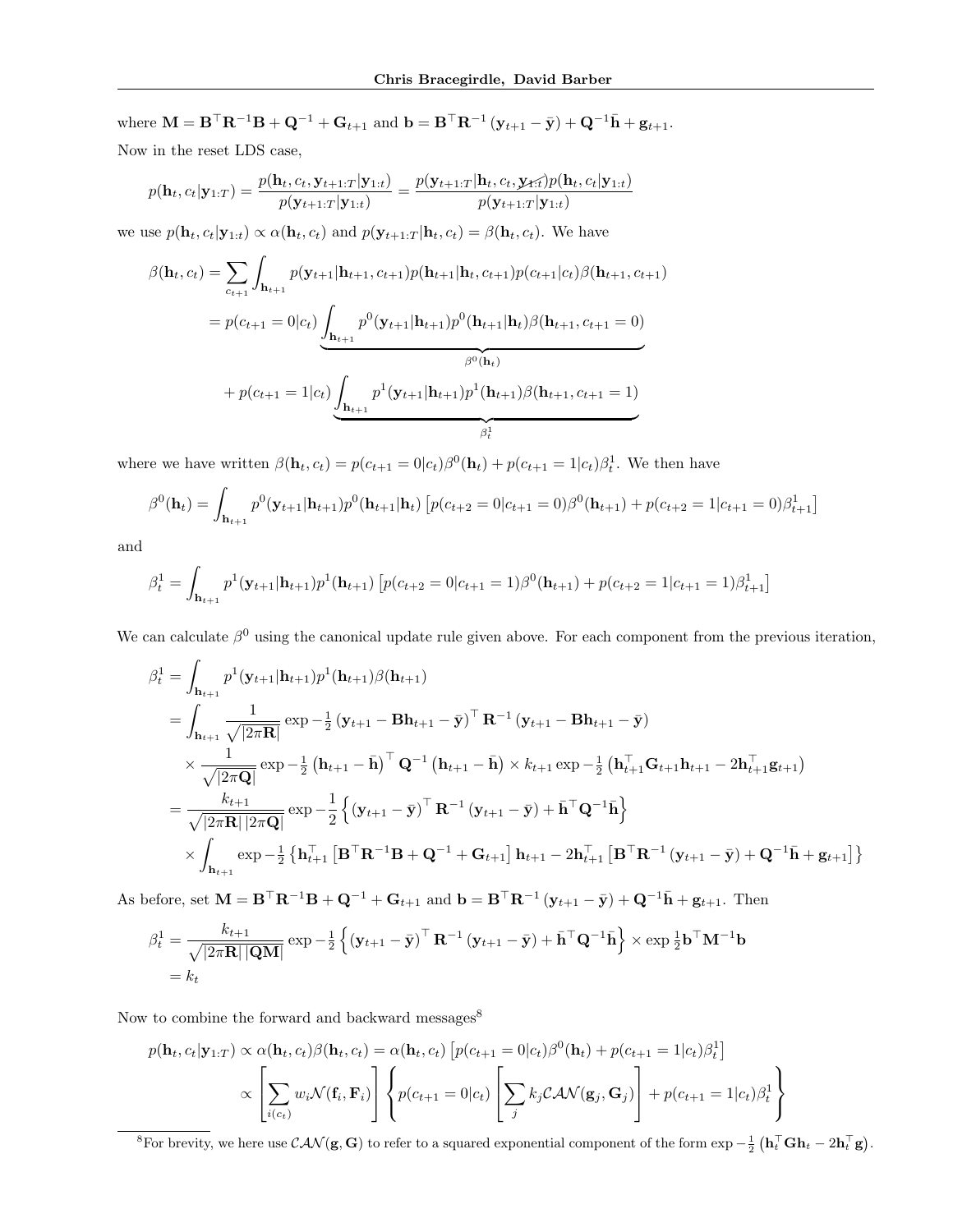Consider each term

$$
w_i \mathcal{N}(\mathbf{f}_i, \mathbf{F}_i) k_j \mathcal{C} \mathcal{A} \mathcal{N}(\mathbf{g}_j, \mathbf{G}_j) = \frac{w_i}{\sqrt{|2\pi \mathbf{F}_i|}} \exp{-\frac{1}{2} (\mathbf{h}_t - \mathbf{f}_i)^{\top} \mathbf{F}_i^{-1} (\mathbf{h}_t - \mathbf{f}_i) \times k_j \exp{-\frac{1}{2} (\mathbf{h}_t^{\top} \mathbf{G}_j \mathbf{h}_t - 2\mathbf{h}_t^{\top} \mathbf{g}_j)}
$$
  
= 
$$
\frac{w_i k_j}{\sqrt{|2\pi \mathbf{F}_i|}} \exp{-\frac{1}{2} (\mathbf{h}_t^{\top} [\mathbf{F}_i^{-1} + \mathbf{G}_j] \mathbf{h}_t - 2\mathbf{h}_t^{\top} [\mathbf{F}_i^{-1} \mathbf{f}_i + \mathbf{g}_j] + \mathbf{f}_i^{\top} \mathbf{F}_i^{-1} \mathbf{f}_i }
$$

Set  $\mathbf{M}' = \mathbf{F}_i^{-1} + \mathbf{G}_j$ . Then the posterior component is given by

$$
w_i \mathcal{N}(\mathbf{f}_i, \mathbf{F}_i) k_j \mathcal{C} \mathcal{A} \mathcal{N}(\mathbf{g}_j, \mathbf{G}_j)
$$
  
= 
$$
\frac{w_i k_j}{\sqrt{|2\pi \mathbf{F}_i|}} \exp{-\frac{1}{2} \left\{ \begin{pmatrix} \mathbf{h}_t - \mathbf{M}'^{-1} \left[ \mathbf{F}_i^{-1} \mathbf{f}_i + \mathbf{g}_j \right] \right)^{\top} \mathbf{M}' \left( \mathbf{h}_t - \mathbf{M}'^{-1} \left[ \mathbf{F}_i^{-1} \mathbf{f}_i + \mathbf{g}_j \right] \right) \right\}} \\ - \left[ \mathbf{F}_i^{-1} \mathbf{f}_i + \mathbf{g}_j \right]^{\top} \mathbf{M}'^{-1} \left[ \mathbf{F}_i^{-1} \mathbf{f}_i + \mathbf{g}_j \right] + \mathbf{f}_i^{\top} \mathbf{F}_i^{-1} \mathbf{f}_i \right\}} \\ = \frac{w_i k_j}{\sqrt{|\mathbf{F}_i \mathbf{M}'|}} \exp{-\frac{1}{2} \left\{ \mathbf{f}_i^{\top} \mathbf{F}_i^{-1} \mathbf{f}_i - \left[ \mathbf{F}_i^{-1} \mathbf{f}_i + \mathbf{g}_j \right]^{\top} \mathbf{M}'^{-1} \left[ \mathbf{F}_i^{-1} \mathbf{f}_i + \mathbf{g}_j \right] \right\} \mathcal{N} \left( \mathbf{M}'^{-1} \left[ \mathbf{F}_i^{-1} \mathbf{f}_i + \mathbf{g}_j \right], \mathbf{M}'^{-1} \right)}
$$

#### A.2 Switch-Reset Models: Inference

Marginal inference is straightforward based on extending the variable  $h_t \to (h_t, s_t)$  and using the recursions in section(2). Briefly, we first define the equivalent run-length model, with transition  $p(\rho_t|s_t, s_{t-1}, \rho_{t-1})$ . Then the filtered posterior is  $p(h_t, s_t, \rho_t, y_{1:t}) = \tilde{\alpha}(h_t|s_t, \rho_t)\tilde{\alpha}(s_t, \rho_t)$ . The discrete component updates according to

$$
\tilde{\alpha}(s_t, \rho_t) = p(y_t|s_t, \rho_t) \sum_{s_{t-1}, \rho_{t-1}} p(\rho_t|s_t, s_{t-1}, \rho_{t-1}) p(s_t|s_{t-1}, \rho_{t-1}) \tilde{\alpha}(s_{t-1}, \rho_{t-1})
$$

where we note  $\rho_t \neq 0 \Rightarrow (\rho_{t-1} = \rho_t - 1) \wedge (s_{t-1} = s_t)$ . This shows that discrete filtered distribution scales as  $O(S^2T^2)$ . The continuous component is calculated using standard forward propagation, conditioned on  $\rho_{1:t}$ ,  $s_{1:t}$ . For smoothing, we may apply either the  $\tilde{\alpha} - \tilde{\gamma}$  approach, or use bracketing. For bracketing, in the no-reset case,

$$
p(s_t, \rho_t, \varsigma_t | y_{1:T}) = p(s_{t+1} = s_t, \rho_{t+1} = \rho_t + 1, \varsigma_{t+1} = \varsigma_t - 1 | y_{1:T})
$$

and for the reset case  $\varsigma_t = 1 \Leftrightarrow s_{t+1} \neq s_t \Leftrightarrow \rho_{t+1} = 0$ , so  $p(s_t, \rho_t, \varsigma_t = 1 | y_{1:T})$  is given by

$$
p(s_t, \rho_t | y_{1:t}) \sum_{s_{t+1} \neq s_t} \frac{p(s_{t+1} | s_t, \rho_t)}{p(s_{t+1}, \rho_{t+1} = 0 | y_{1:t})} \sum_{s_{t+1}} p(s_{t+1}, \rho_{t+1} = 0, s_{t+1} | y_{1:T})
$$

with (for  $s_{t+1} \neq s_t$ )

$$
p(s_{t+1}, \rho_{t+1} = 0 | y_{1:t}) = \sum_{s_t \neq s_{t+1}, \rho_t} p(s_{t+1} | s_t, \rho_t) p(s_t, \rho_t | y_{1:t})
$$

This gives an overall  $O(S^2T^3)$  complexity for smoothing. The continuous component of the smoothed posterior  $p(h_t|s_t, \rho_t, \varsigma_t, y_{1:T})$  is calculated by standard smoothing on the bracket.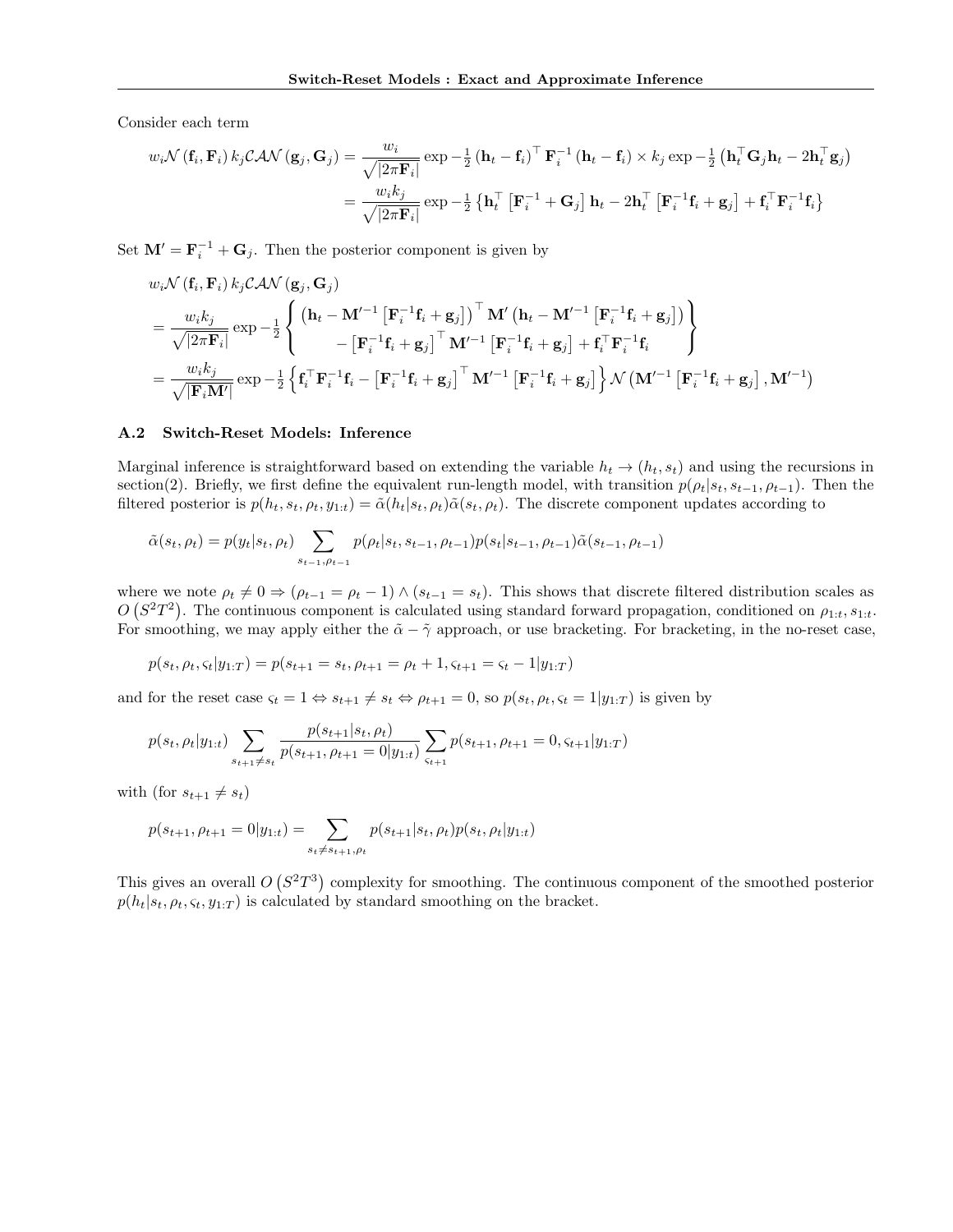### A.3 LDS Algorithms

We give the full algorithms for the LDS bracket smoother, along with Kalman filter and correction smoother update routines from Barber (2011). Note that, for the general model, LDSFORWARD and LDSBACKWARD can be replaced with any update routine calculating sufficient statistics and corresponding likelihood.

**Algorithm 1** RLDS Filtering for a model with parameters  $\theta^0$  (no reset) and  $\theta^1$  (reset). 1:  $\{f_1(\rho=0), \mathbf{F}_1(\rho=0), p_1\} \leftarrow \text{LDSFORWARD}(\mathbf{0}, \mathbf{0}, \mathbf{y}_1; \theta^1)$  $\triangleright$  Initial reset case 2:  $w_1(\rho = 0) \leftarrow p_1 \times p(c_1 = 1)$ 3:  $\{f_1(\rho=1), F_1(\rho=1), p_1\} \leftarrow \text{LDSFORWARD}(\mathbf{0}, \mathbf{0}, \mathbf{y}_1; \theta^0)$  $\triangleright$  Initial non-reset case 4:  $w_1(\rho = 1) \leftarrow p_1 \times p(c_1 = 0)$ 5:  $l_1 \leftarrow \sum w_1, w_1 \leftarrow w_1/$  $\triangleright$  Likelihood, Normalise 6: for  $t \leftarrow 2, T$  do<br>7: { $\mathbf{f}_t(\rho = 0)$ , **F** 7:  $\{ \mathbf{f}_t(\rho = 0), \mathbf{F}_t(\rho = 0), p_t \} \leftarrow \text{LDSFORMARD}(\mathbf{0}, \mathbf{0}, \mathbf{y}_t; \theta^1)$  $\triangleright$  Reset case 8:  $w_t(\rho = 0) \leftarrow p_t \times \left[ p(c_{t+1} = 1 | c_t = 1) w_{t-1}(\rho_{t-1} = 0) + p(c_{t+1} = 1 | c_t = 0) \sum_{\rho_{t-1} = 1}^{t-1} w_{t-1}(\rho_{t-1}) \right]$ 9: for  $\rho \leftarrow 1, t$  do<br>10:  $\{f_t(\rho), \mathbf{F}_t(\rho)\}$ 10:  $\{ \mathbf{f}_t(\rho), \mathbf{F}_t(\rho), p_t \} \leftarrow \text{LDSFORMARD}(\mathbf{f}_{t-1}(\rho-1), \mathbf{F}_{t-1}(\rho-1), \mathbf{y}_t; \theta^0)$  $\triangleright$  Non-reset cases 11:  $w_t(\rho) \leftarrow p_t \times p(c_{t+1} = 0|c_t = \mathbb{I}(\rho = 1))w_{t-1}(\rho_{t-1} = \rho - 1)$ <br>12: end for end for 13:  $l_t \leftarrow l_{t-1} \times \sum w_t, w_t \leftarrow w_t$  $\triangleright$  Likelihood, Normalise 14: end for

**Algorithm 2** LDS standard Kalman filter, with parameters  $\theta$ .

1: function LDSFORWARD(f, F, y;  $\theta$ ) 2:  $\mu_h \leftarrow Af + \bar{h}, \mu_y \leftarrow B\mu_h + \bar{y}$ <br>
3:  $\Sigma_{hh} \leftarrow AFA^{\top} + Q, \Sigma_{vv} \leftarrow B\Sigma_{hh}B^{\top} + R, \Sigma_{vh} \leftarrow B\Sigma_{hh}$   $\triangleright$  Covariance of  $p(h_t, y_t|y_{1:t-1})$ 3:  $\Sigma_{hh} \leftarrow AFA^{\top} + Q$ ,  $\Sigma_{yy} \leftarrow B\Sigma_{hh}B^{\top} + R$ ,  $\Sigma_{yh} \leftarrow B\Sigma_{hh}$  $4:$  $\mathcal{O}' \leftarrow \boldsymbol{\mu}_\mathbf{h} + \boldsymbol{\Sigma}_{\mathbf{yh}}^\top \boldsymbol{\Sigma}_{\mathbf{yy}}^{-1} (\mathbf{y} - \boldsymbol{\mu}_{\mathbf{y}}), \ \mathbf{F}' \leftarrow \boldsymbol{\Sigma}_{\mathbf{hh}} - \boldsymbol{\Sigma}_{\mathbf{yh}}^\top \boldsymbol{\Sigma}_{\mathbf{yy}}^{-1}$  $\triangleright$  Find  $p(\mathbf{h}_t|\mathbf{y}_{1:t})$  by conditioning 5:  $p' \leftarrow \exp(-\frac{1}{2}(\mathbf{y} - \boldsymbol{\mu}_{\mathbf{y}})^{\top} \boldsymbol{\Sigma}_{\mathbf{y}\mathbf{y}}^{-1} (\mathbf{y} - \boldsymbol{\mu}_{\mathbf{y}}))/\sqrt{\frac{1}{2} \sum_{\mathbf{y} \in \mathcal{Y}} \exp(-\frac{1}{2} (\mathbf{y} - \boldsymbol{\mu}_{\mathbf{y}}))^2}$  $▶$  Compute likelihood  $6: \quad \quad \textbf{return } \mathbf{f}', \, \mathbf{F}', \, p'$ 7: end function

**Algorithm 3** RLDS Bracket Correction Smoothing, with parameters  $\theta^0$  (no reset) and  $\theta^1$  (reset).

1:  $x_T \leftarrow w_T$ ,  $\mathbf{g}_T \leftarrow \mathbf{f}_T$ ,  $\mathbf{G}_T \leftarrow \mathbf{F}_T$  <br> > Initialise to filtered posterior 2: for  $t \leftarrow T - 1, 1$  do<br>3:  $x_t(0 : t, 2 : T - t)$ 3:  $x_t(0 : t, 2 : T - t + 1) \leftarrow x_{t+1}(1 : t + 1, 1 : T - t)$  <br>
⇒ Non-reset cases <br>
4: **for**  $\rho \leftarrow 0, t$  **do** 4: for  $\rho \leftarrow 0, t$  do<br>5:  $x_t(\rho, 1) \leftarrow p$ 5:  $x_t(\rho, 1) \leftarrow p(c_{t+1} = 1 | c_t = \mathbb{I}(\rho = 0)) \times w_{t+1}(\rho)$   $\triangleright$  Reset cases end for 6: end for 7:  $x_t(:,1) \leftarrow x_t(:,1) \times \sum x_{t+1}(0,:)/\sum x_t(:,1)$   $\triangleright$  Normalise 8:  $\mathbf{g}_t(:,1) \leftarrow \mathbf{f}_t, \mathbf{G}_t(:,1) \leftarrow \mathbf{F}_t$  .  $\triangleright \text{Copy filtered moments}$ <br>
9: for  $\rho \leftarrow 0, t; \varsigma \leftarrow 2, T - t + 1$  do  $\triangleright \text{Calculate moments}$ 9: for  $\rho \leftarrow 0, t; \varsigma \leftarrow 2, T - t + 1$  do  $\{g_t(\rho, \varsigma), \mathbf{G}_t(\rho, \varsigma)\}\leftarrow \text{LDSB}$ 10:  $\{g_t(\rho, \varsigma), G_t(\rho, \varsigma)\} \leftarrow \text{LDSBACKWARD} (g_{t+1}(\rho+1, \varsigma-1), G_{t+1}(\rho+1, \varsigma-1), f_t(\rho), F_t(\rho); \theta^0)$ 11: end for 12: end for

**Algorithm 4** LDS standard RTS correction update, with parameters  $\theta$ .

1: function LDSBACKWARD $(g, G, f, F; \theta)$ 2:  $\mu_h \leftarrow \mathbf{A} \mathbf{f} + \bar{\mathbf{h}}, \ \Sigma_{\mathbf{h}'\mathbf{h}'} \leftarrow \mathbf{\overline{A}} \mathbf{F} + \mathbf{Q}, \ \Sigma_{\mathbf{h}'\mathbf{h}} \leftarrow \mathbf{A} \mathbf{F}$   $\rightarrow$  Statistics of  $p(\mathbf{h}_t, \mathbf{h}_{t+1} | \mathbf{y}_{1:t})$ <br>
3:  $\Sigma \leftarrow \mathbf{F} - \Sigma_{\mathbf{h}'\mathbf{h}}^{-1} \Sigma_{\mathbf{h}'\mathbf{h}'} \Sigma_{\mathbf{h}'\mathbf{$ 3: ► Dynamics reversal  $p(\mathbf{h}_t|\mathbf{h}_{t+1}, \mathbf{y}_{1:t})$ 4:  $g' \leftarrow \overleftarrow{A}g + \overleftarrow{m}, G' \leftarrow \overleftarrow{A}G\overleftarrow{A}^{\top} + \overleftarrow{\Sigma}$   $\triangleright$  Backward propagation  $5:$  return  $\mathbf{g}',\,\mathbf{G}'$ 6: end function